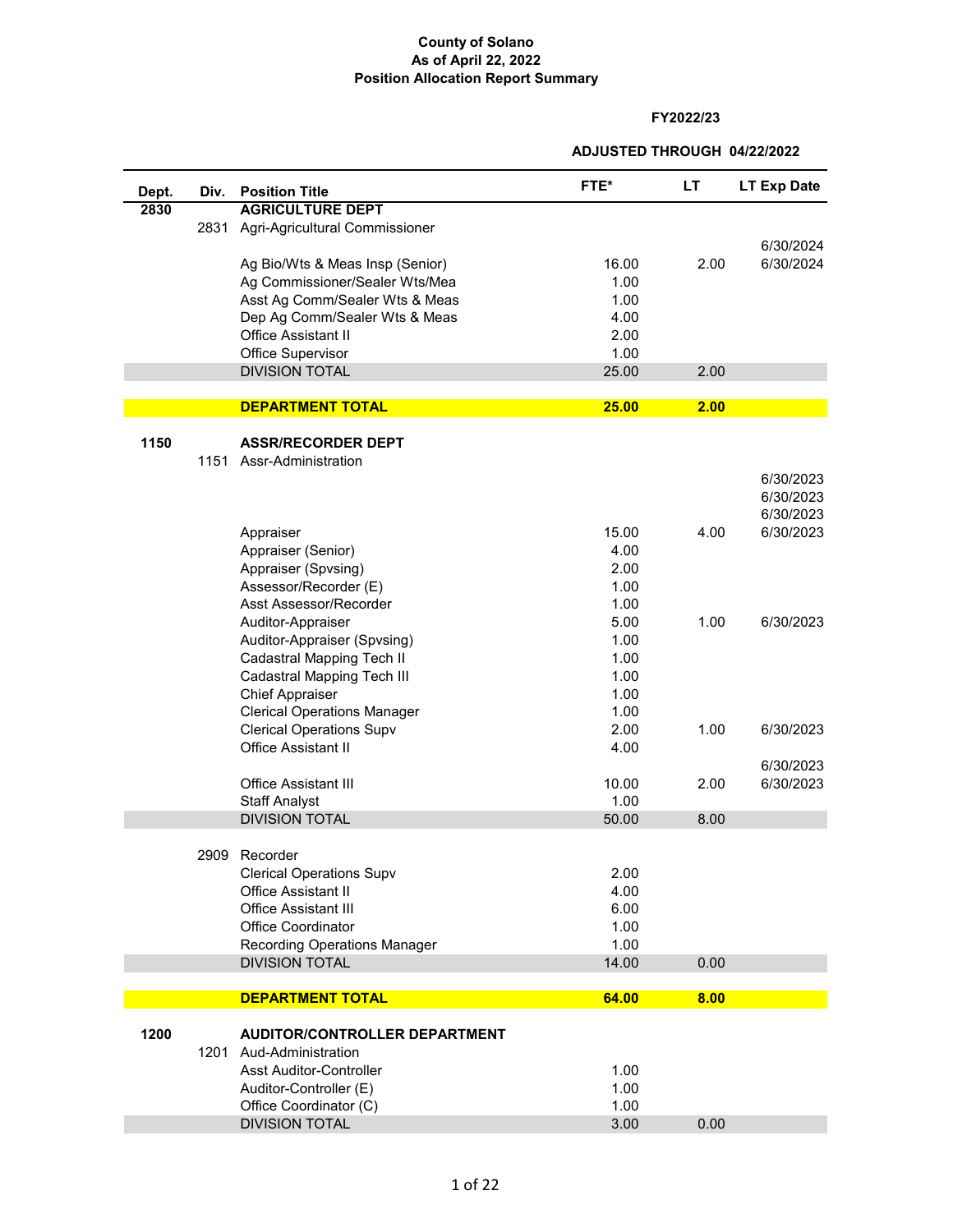| Dept. | Div.       | <b>Position Title</b>                                                                                                                                                        | FTE*                                          | LT   | <b>LT Exp Date</b> |
|-------|------------|------------------------------------------------------------------------------------------------------------------------------------------------------------------------------|-----------------------------------------------|------|--------------------|
|       |            | 1202 Aud-Property Tax<br>Accountant-Auditor I<br>Accountant-Auditor III<br>Dep Auditor-Controller                                                                            | 1.00<br>4.00<br>1.00                          | 1.00 | 6/30/2023          |
|       |            | <b>DIVISION TOTAL</b>                                                                                                                                                        | 6.00                                          | 1.00 |                    |
|       |            | 1203 Aud-Systems & Accounting<br>Accountant-Auditor I<br>Accountant-Auditor III                                                                                              | 1.00<br>4.00                                  | 1.00 | 6/30/2023          |
|       |            | <b>Accounting Clerk II</b><br><b>Accounting Clerk III</b><br><b>Accounting Supervisor</b><br><b>Accounting Technician</b><br>Dep Auditor-Controller<br><b>DIVISION TOTAL</b> | 2.00<br>1.00<br>1.00<br>2.00<br>1.00<br>12.00 | 1.00 |                    |
|       |            |                                                                                                                                                                              |                                               |      |                    |
|       |            | 1204 Aud-Audit<br>Accountant-Auditor III<br>Dep Auditor-Controller<br><b>DIVISION TOTAL</b>                                                                                  | 4.00<br>1.00<br>5.00                          | 0.00 |                    |
|       |            |                                                                                                                                                                              |                                               |      |                    |
|       |            | 1207 Aud-Payroll & Systems<br>Dep Auditor-Controller<br>Payroll Officer (C)<br>Payroll Technician II (C)                                                                     | 1.00<br>1.00<br>8.00                          | 1.00 | 6/30/2022          |
|       |            | <b>Systems Accountant</b>                                                                                                                                                    | 2.00                                          |      |                    |
|       |            | <b>DIVISION TOTAL</b>                                                                                                                                                        | 12.00                                         | 1.00 |                    |
|       | <b>TBD</b> | Aud-TBD<br>Accountant-Auditor III<br>Accountant-Auditor Analyst                                                                                                              | (1.00)<br>1.00                                |      |                    |
|       |            | <b>DIVISION TOTAL</b>                                                                                                                                                        | 0.00                                          | 0.00 |                    |
|       |            |                                                                                                                                                                              |                                               |      |                    |
|       |            | <b>DEPARTMENT TOTAL</b>                                                                                                                                                      | 38.00                                         | 3.00 |                    |
| 1000  |            | <b>BOARD OF SUPERVISORS</b><br>1001 BOS-District 1                                                                                                                           |                                               |      |                    |
|       |            | Board of Supervisors (E)<br><b>Board of Supervisors Aide</b>                                                                                                                 | 1.00<br>2.00                                  |      |                    |
|       |            | <b>DIVISION TOTAL</b>                                                                                                                                                        | 3.00                                          | 0.00 |                    |
|       |            | 1002 BOS-District 2<br>Board of Supervisors (E)                                                                                                                              | 1.00                                          |      |                    |
|       |            | <b>Board of Supervisors Aide</b>                                                                                                                                             | 2.00                                          |      |                    |
|       |            | <b>DIVISION TOTAL</b>                                                                                                                                                        | 3.00                                          | 0.00 |                    |
|       |            |                                                                                                                                                                              |                                               |      |                    |
|       |            | 1003 BOS-District 3                                                                                                                                                          |                                               |      |                    |
|       |            | Board of Supervisors (E)<br><b>Board of Supervisors Aide</b>                                                                                                                 | 1.00<br>2.00                                  |      |                    |
|       |            | <b>DIVISION TOTAL</b>                                                                                                                                                        | 3.00                                          | 0.00 |                    |
|       |            | 1004 BOS-District 4                                                                                                                                                          |                                               |      |                    |
|       |            | Board of Supervisors (E)                                                                                                                                                     | 1.00                                          |      |                    |
|       |            | <b>Board of Supervisors Aide</b><br><b>DIVISION TOTAL</b>                                                                                                                    | 2.00<br>3.00                                  | 0.00 |                    |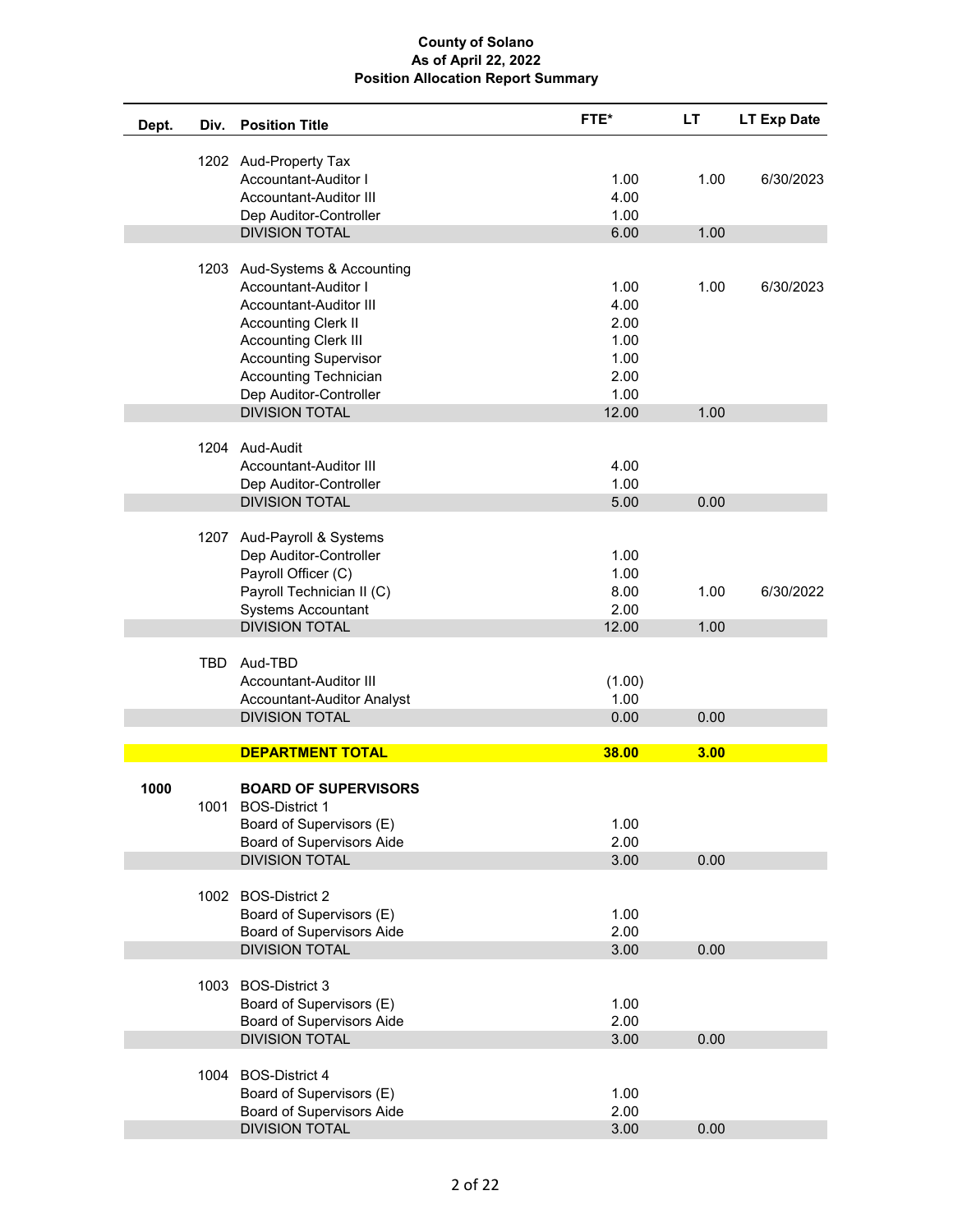| Dept. | Div. | <b>Position Title</b>                                        | FTE*         | LT           | <b>LT Exp Date</b> |
|-------|------|--------------------------------------------------------------|--------------|--------------|--------------------|
|       |      | 1005 BOS-District 5                                          |              |              |                    |
|       |      | Board of Supervisors (E)                                     | 1.00         |              |                    |
|       |      | <b>Board of Supervisors Aide</b>                             | 2.00         |              |                    |
|       |      | <b>DIVISION TOTAL</b>                                        | 3.00         | 0.00         |                    |
|       |      |                                                              |              |              |                    |
|       |      | <b>DEPARTMENT TOTAL</b>                                      | 15.00        | 0.00         |                    |
| 1100  |      | <b>COUNTY ADMINISTRATOR'S OFFICE</b>                         |              |              |                    |
|       |      | 1114 Clerk of the Board of Superv                            |              |              |                    |
|       |      | Administrative Secretary (C)                                 | 1.00         |              |                    |
|       |      | <b>Chief Deputy Clerk</b>                                    | 1.00         |              |                    |
|       |      | <b>DIVISION TOTAL</b>                                        | 2.00         | 0.00         |                    |
|       |      |                                                              |              |              |                    |
|       |      | 1115 CAO Administration                                      |              |              |                    |
|       |      | Administrative Secretary (C)                                 | 1.00         |              |                    |
|       |      | <b>Asst County Administrator</b>                             | 2.00         |              |                    |
|       |      | <b>Budget Officer</b>                                        | 1.00         |              |                    |
|       |      | <b>County Administrator</b>                                  | 1.00         |              |                    |
|       |      | Legis Intergov & Pub Affairs Off                             | 1.00         |              |                    |
|       |      | Management Analyst (Principal)                               | 3.00         |              |                    |
|       |      | Management Analyst (Senior)                                  | 3.00         |              |                    |
|       |      | Mangmt Anlyst (Sr)/Pub Com Ofcr                              | 1.00         |              |                    |
|       |      | Office Assistant II (C)                                      | 1.00         |              |                    |
|       |      | Office Assistant III (C)                                     | 1.00         |              |                    |
|       |      | Office Supervisor (C)                                        | 1.00         |              |                    |
|       |      | <b>DIVISION TOTAL</b>                                        | 16.00        | 0.00         |                    |
|       |      |                                                              |              |              |                    |
| 1530  |      | <b>FIRST 5 SOLANO CHILDREN &amp; FAM</b>                     |              |              |                    |
|       |      | 1531 First 5 Solan C&F-Operations                            | 1.00         |              |                    |
|       |      | Dep Director First 5 Solano<br>Exec Dir of Children&Families | 1.00         |              |                    |
|       |      | <b>Office Assistant III</b>                                  | 1.00         |              |                    |
|       |      | <b>DIVISION TOTAL</b>                                        | 3.00         | 0.00         |                    |
|       |      |                                                              |              |              |                    |
|       |      | 1533 First 5 Solano Programs                                 |              |              |                    |
|       |      | Contract & Program Specialist                                | 2.00         |              |                    |
|       |      | <b>Health Education Specialist</b>                           | 1.00         |              |                    |
|       |      | <b>DIVISION TOTAL</b>                                        | 3.00         | 0.00         |                    |
|       |      |                                                              |              |              |                    |
|       |      | 1545 First 5 Solano CNF-Spcl Proj                            |              |              |                    |
|       |      | Contract & Program Specialist                                | 1.00         |              |                    |
|       |      | <b>DIVISION TOTAL</b>                                        | 1.00         | 0.00         |                    |
|       |      |                                                              |              |              |                    |
| 5500  |      | <b>DA-OFC OF FAM VIOL PREV</b>                               |              |              |                    |
|       | 5501 | Ofc of Fam Viol Prev - Admin                                 |              |              |                    |
|       |      | Family Violence Preventn Offcr                               | 1.00         |              |                    |
|       |      | Social Services Worker                                       | 1.00         |              |                    |
|       |      | Social Worker II                                             | 1.00         | 1.00         | 6/30/2023          |
|       |      | <b>DIVISION TOTAL</b>                                        | 3.00         | 1.00         |                    |
|       |      |                                                              |              |              |                    |
|       |      | 5502 Ofc of Fam Viol Prev - Grants                           |              |              |                    |
|       |      | Social Worker III<br><b>DIVISION TOTAL</b>                   | 1.00<br>1.00 | 1.00<br>1.00 | 6/30/2023          |
|       |      |                                                              |              |              |                    |
|       |      | <b>DEPARTMENT TOTAL</b>                                      | 29.00        | 2.00         |                    |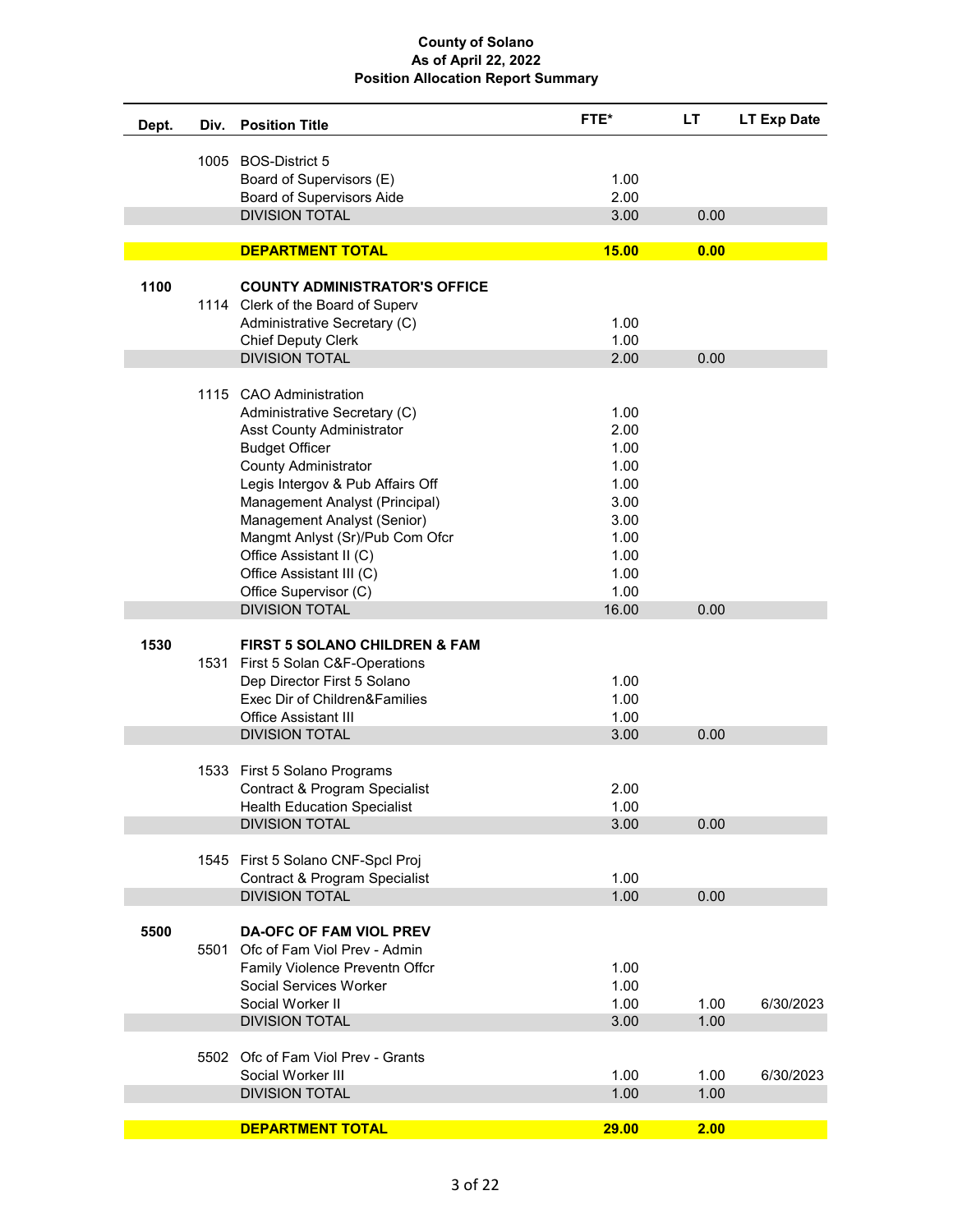| Dept. | Div. | <b>Position Title</b>                 | FTE*   | LT   | <b>LT Exp Date</b> |
|-------|------|---------------------------------------|--------|------|--------------------|
| 1400  |      | <b>COUNTY COUNSEL DEPT</b>            |        |      |                    |
|       |      | <b>Asst County Counsel</b>            | 1.00   |      |                    |
|       |      | Claims and Civil Litigation Manager   | 1.00   |      |                    |
|       |      | <b>County Counsel</b>                 | 1.00   |      |                    |
|       |      | Dep County Counsel IV                 | 10.00  |      |                    |
|       |      | Dep County Counsel V                  | 3.00   |      |                    |
|       |      | Law Office Manager TBD*               | 1.00   |      |                    |
|       |      | Legal Procedures Clerk (C)            | 1.00   |      |                    |
|       |      | Legal Secretary (C)                   | 3.00   |      |                    |
|       |      | Office Supervisor (C)                 | 1.00   |      |                    |
|       |      | Office Supervisor (C)*                | (1.00) |      |                    |
|       |      | <b>DIVISION TOTAL</b>                 | 21.00  | 0.00 |                    |
|       |      | <b>DEPARTMENT TOTAL</b>               | 21.00  | 0.00 |                    |
| 2480  |      | <b>DEPT OF CHILD SUPPORT SERVICES</b> |        |      |                    |
|       |      | 2485 Chld Supp Svcs Casework Stats    |        |      |                    |
|       |      | Child Support Attorney IV             | 2.00   |      |                    |
|       |      | Child Support Atty (Supervsng)        | 1.00   |      |                    |
|       |      | Child Support Program Manager         | 2.00   |      |                    |
|       |      | Child Support Spec                    | 46.00  |      |                    |
|       |      | Child Support Spec (Senior)           | 7.00   |      |                    |
|       |      | Child Support Spec (Spvsing)          | 7.00   |      |                    |
|       |      | <b>Staff Analyst</b>                  | 1.00   |      |                    |
|       |      | <b>DIVISION TOTAL</b>                 | 66.00  | 0.00 |                    |
|       |      | 2486 Chld Supp Svcs Administration    |        |      |                    |
|       |      | Asst Director Child Supp Svcs         | 1.00   |      |                    |
|       |      | Director of Child Support Svcs        | 1.00   |      |                    |
|       |      | <b>DIVISION TOTAL</b>                 | 2.00   | 0.00 |                    |
|       | 2487 | Chld Supp Svcs Clerical Supp          |        |      |                    |
|       |      | <b>Accounting Clerk II</b>            | 2.00   |      |                    |
|       |      | <b>Accounting Clerk III</b>           | 4.00   |      |                    |
|       |      | Accounting Technician                 | 1.00   |      |                    |
|       |      | Legal Secretary                       | 4.00   |      |                    |
|       |      | Legal Secretary (Senior)              | 1.00   |      |                    |
|       |      | Office Assistant II                   | 3.00   |      |                    |
|       |      | <b>Office Assistant III</b>           | 1.00   |      |                    |
|       |      | <b>Office Coordinator</b>             | 1.00   |      |                    |
|       |      | <b>DIVISION TOTAL</b>                 | 17.00  | 0.00 |                    |
|       |      | <b>DEPARTMENT TOTAL</b>               | 85.00  | 0.00 |                    |
| 1550  |      | <b>DOIT-REGISTRAR OF VOTERS</b>       |        |      |                    |
|       |      | 1551 DOIT-ROV-Gen & Primary Electns   |        |      |                    |
|       |      | Asst Registrar of Voters              | 1.00   |      |                    |
|       |      | Dep Registrar of Voters               | 1.00   |      |                    |
|       |      | <b>Election Coordinator</b>           | 4.00   |      |                    |
|       |      | <b>Elections Technician</b>           | 1.00   |      |                    |
|       |      | Elections Technician (Lead)           | 1.00   |      |                    |
|       |      | Office Coordinator                    | 1.00   |      |                    |
|       |      | <b>DIVISION TOTAL</b>                 | 9.00   | 0.00 |                    |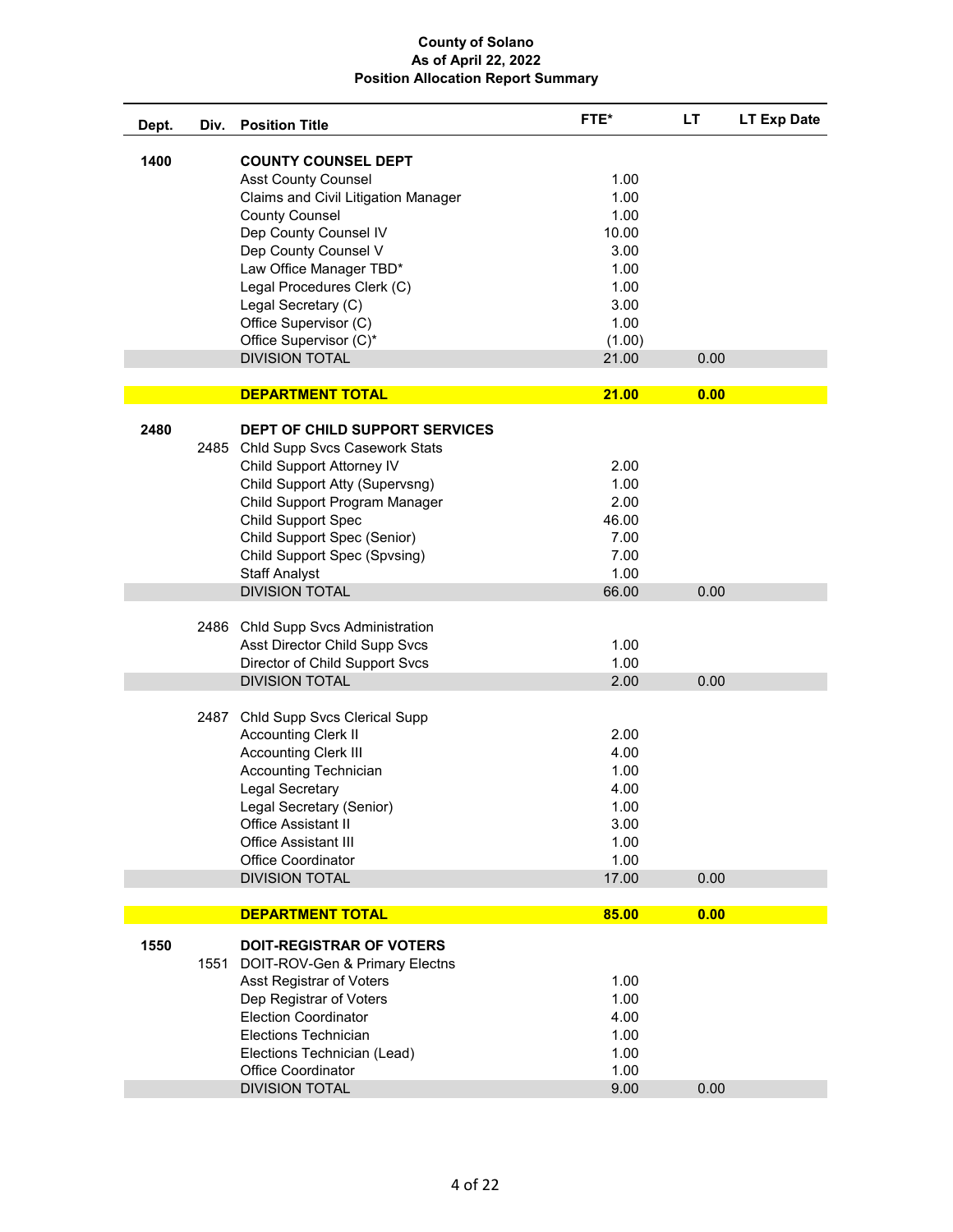| Dept. | Div. | <b>Position Title</b>                | FTE*  | <b>LT</b> | <b>LT Exp Date</b> |
|-------|------|--------------------------------------|-------|-----------|--------------------|
| 1870  |      | DEPT OF INFORMATION TECHNOLOGY       |       |           |                    |
|       |      | 1871 DOIT-CDP-Admin Costs            |       |           |                    |
|       |      | <b>Business Systems Analyst (Sr)</b> | 2.00  |           |                    |
|       |      | IT Infrastructure & Ops Mgr          | 2.00  |           |                    |
|       |      | Info Technology Analyst (Prin)       | 5.00  |           |                    |
|       |      | Info Technology Analyst IV           | 5.00  |           |                    |
|       |      | Info Technology Manager              | 2.00  |           |                    |
|       |      | <b>DIVISION TOTAL</b>                | 16.00 | 0.00      |                    |
|       |      |                                      |       |           |                    |
|       |      | 1873 DOIT-L&J-IT Support Team        |       |           |                    |
|       |      | Info Technology Analyst (Prin)       | 1.00  |           |                    |
|       |      | Info Technology Analyst IV           | 6.00  |           |                    |
|       |      | Info Technology Manager              | 1.00  |           |                    |
|       |      | Info Technology Specialist II        | 2.00  |           |                    |
|       |      | <b>DIVISION TOTAL</b>                | 10.00 | 0.00      |                    |
|       |      |                                      |       |           |                    |
|       |      | 1874 DOIT-HSS-IT Support Team        |       |           |                    |
|       |      | <b>Business Systems Analyst (Sr)</b> | 2.00  |           |                    |
|       |      | Info Technology Analyst (Prin)       | 2.00  |           |                    |
|       |      | Info Technology Analyst IV           | 11.00 |           |                    |
|       |      | Info Technology Manager              | 1.00  |           |                    |
|       |      | <b>DIVISION TOTAL</b>                | 16.00 | 0.00      |                    |
|       |      |                                      |       |           |                    |
|       |      | 1875 DOIT-CIO Administration         |       |           |                    |
|       |      | <b>Accounting Clerk II</b>           | 1.00  |           |                    |
|       |      | Admin Services Manager               | 1.00  |           |                    |
|       |      | Asst Director Info Technology        | 1.00  |           |                    |
|       |      | <b>Chief Information Officer</b>     | 1.00  |           |                    |
|       |      | Info Technology Specialist II        | 2.00  |           |                    |
|       |      | <b>Office Coordinator</b>            | 1.00  |           |                    |
|       |      | <b>Staff Analyst</b>                 | 1.00  |           |                    |
|       |      | <b>DIVISION TOTAL</b>                | 8.00  | 0.00      |                    |
|       |      |                                      |       |           |                    |
|       |      | 1877 DOIT-Info Tech Support Team     |       |           |                    |
|       |      | Info Technology Analyst (Prin)       | 1.00  |           |                    |
|       |      | Info Technology Analyst IV (C)       | 2.00  |           |                    |
|       |      | <b>DIVISION TOTAL</b>                | 3.00  | 0.00      |                    |
|       |      |                                      |       |           |                    |
|       |      | 1879 DOIT-SCIPS                      |       |           |                    |
|       |      | Info Technology Analyst IV           | 7.00  |           |                    |
|       |      | <b>DIVISION TOTAL</b>                | 7.00  | 0.00      |                    |
|       |      |                                      |       |           |                    |
|       |      | 1880 DOIT-WEB                        |       |           |                    |
|       |      | Info Technology Analyst IV           | 4.00  |           |                    |
|       |      | <b>DIVISION TOTAL</b>                | 4.00  | 0.00      |                    |
|       |      | 1884 DOIT-Pub Sfty Communications    |       |           |                    |
|       |      | <b>Communications Supervisor</b>     | 1.00  |           |                    |
|       |      | Communications Tech (Senior)         | 1.00  |           |                    |
|       |      | Communications Technician II         | 1.00  |           |                    |
|       |      | Info Technology Analyst (Prin)       | 1.00  |           |                    |
|       |      | <b>DIVISION TOTAL</b>                | 4.00  | 0.00      |                    |
|       |      |                                      |       |           |                    |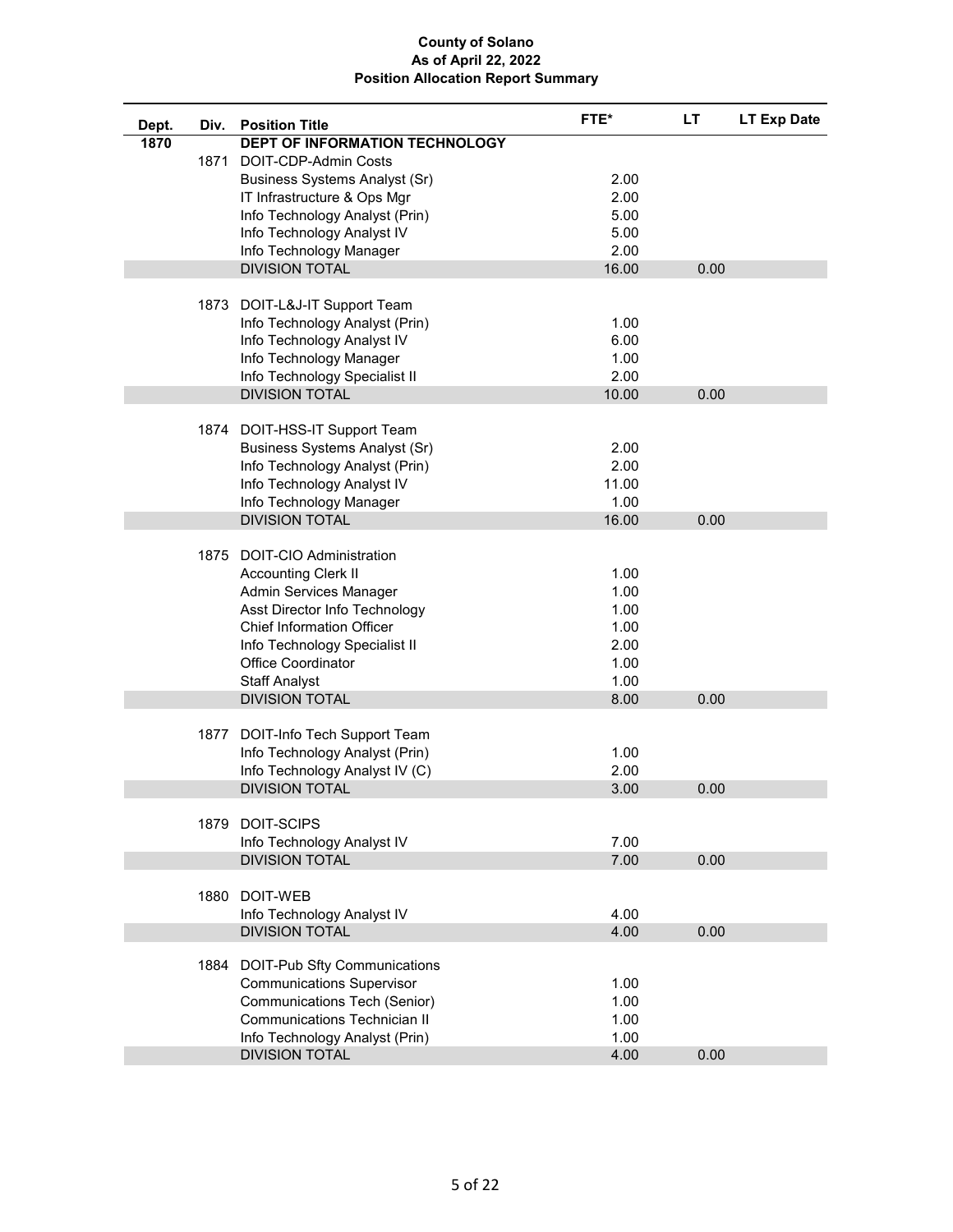| Dept. | Div. | <b>Position Title</b>                 | FTE*   | LT           | <b>LT Exp Date</b> |
|-------|------|---------------------------------------|--------|--------------|--------------------|
|       |      | 1896 DOIT-Geographic Info Systems     |        |              |                    |
|       |      | Cadastral Mapping Technician II       | 1.00   |              |                    |
|       |      | IT Infrastructure & Ops Mgr           | 1.00   |              |                    |
|       |      | Info Technology Analyst (Prin)        | 1.00   |              |                    |
|       |      | Info Technology Analyst IV            | 2.00   |              |                    |
|       |      | <b>DIVISION TOTAL</b>                 | 5.00   | 0.00         |                    |
|       |      |                                       |        |              |                    |
|       |      | <b>DEPARTMENT TOTAL</b>               | 82.00  | 0.00         |                    |
| 6500  |      | <b>DISTRICT ATTORNEY DEPT</b>         |        |              |                    |
|       | 6501 | <b>DA-Criminal Division</b>           |        |              |                    |
|       |      | <b>Accounting Clerk II</b>            | 1.00   |              |                    |
|       |      | <b>Accounting Technician</b>          | 1.00   |              |                    |
|       |      | Administrative Secretary (C)          | 1.00   |              |                    |
|       |      | Chief D A Investigator                | 1.00   |              |                    |
|       |      | <b>Chief Deputy District Attorney</b> | 2.00   |              |                    |
|       |      | <b>Clerical Operations Manager</b>    | 1.00   |              |                    |
|       |      | <b>Clerical Operations Supv</b>       | 3.00   |              |                    |
|       |      | Criminalist (Senior)                  | 4.00   |              |                    |
|       |      | <b>Criminalist Supervisor</b>         | 1.00   |              |                    |
|       |      |                                       |        |              | 6/30/2023          |
|       |      |                                       |        |              | 6/30/2023          |
|       |      |                                       |        |              | 9/30/2023          |
|       |      | Dep District Attorney IV              | 47.75  | 4.00         | 9/30/2023          |
|       |      | Dep District Attorney V               | 6.00   |              |                    |
|       |      | District Attorney (E)                 | 1.00   |              |                    |
|       |      | District Attorney Inv (Spvsing)       | 2.00   |              |                    |
|       |      | District Attorney Investigator        | 9.00   | 1.00         | 6/30/2023          |
|       |      | Forensic Laboratory Director          | 1.00   |              |                    |
|       |      | <b>Investigative Assistant</b>        | 3.50   |              |                    |
|       |      | Legal Secretary                       | 26.00  | 1.00         | 6/30/2023          |
|       |      |                                       |        |              | 9/30/2023          |
|       |      | <b>Office Assistant II</b>            | 5.00   | 1.00         | 9/30/2023          |
|       |      | Paralegal                             | 2.00   |              |                    |
|       |      | <b>Process Server</b>                 | 5.00   |              |                    |
|       |      |                                       |        |              | 12/31/2022         |
|       |      | Social Worker II                      | 2.00   | 2.00         | 12/31/2022         |
|       |      | <b>Staff Analyst (Senior)</b>         | 1.00   |              |                    |
|       |      |                                       |        |              | 9/30/2023          |
|       |      |                                       |        |              | 9/30/2023          |
|       |      |                                       |        |              | 9/30/2023          |
|       |      |                                       |        |              | 12/31/2022         |
|       |      | Victim/Witness Assistant              | 9.00   | 5.00         | 12/31/2022         |
|       |      | Victim/Witness Program Coord          | 1.00   |              |                    |
|       |      | <b>DIVISION TOTAL</b>                 | 136.25 | 14.00        |                    |
|       |      |                                       |        |              |                    |
|       |      | 6502 DA-Consumer Affairs              |        |              |                    |
|       |      | Dep District Attorney IV              | 2.00   |              |                    |
|       |      | Dep District Attorney V               | 2.00   |              |                    |
|       |      | <b>District Attorney Investigator</b> | 1.00   |              |                    |
|       |      | Paralegal (Senior)                    | 1.00   |              |                    |
|       |      | <b>DIVISION TOTAL</b>                 | 6.00   | 0.00         |                    |
|       |      | <b>DEPARTMENT TOTAL</b>               | 142.25 | <b>14.00</b> |                    |
|       |      |                                       |        |              |                    |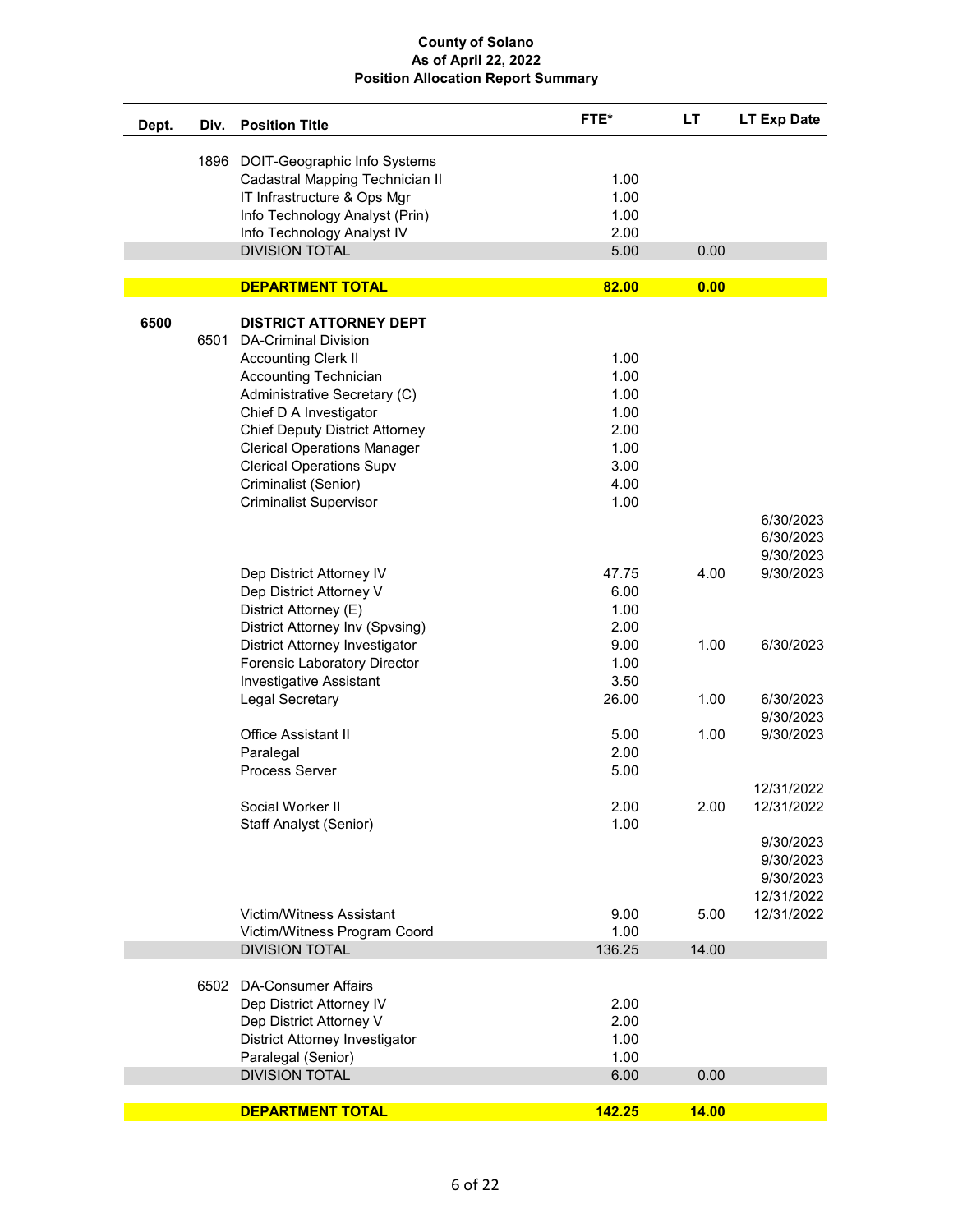| Dept. | Div. | <b>Position Title</b>                                                     | FTE*          | LT.  | LT Exp Date |
|-------|------|---------------------------------------------------------------------------|---------------|------|-------------|
| 1117  |      | <b>GENERAL SERVICES</b><br>1102 Gen Svcs Administration                   |               |      |             |
|       |      | Accountant                                                                | 2.00          |      |             |
|       |      | Accounting Technician                                                     | 3.00          | 1.00 | 5/14/2022   |
|       |      | <b>Administrative Secretary</b>                                           | 1.00          |      |             |
|       |      | Asst Director of General Svcs                                             | 1.00          |      |             |
|       |      | <b>Buyer Senior</b>                                                       | 1.00          |      |             |
|       |      | <b>Director of General Services</b>                                       | 1.00          |      |             |
|       |      | <b>Office Assistant II</b>                                                | 1.00          |      |             |
|       |      | <b>Office Coordinator</b>                                                 | 2.00          |      |             |
|       |      | Staff Analyst (Senior)                                                    | 2.00          |      |             |
|       |      | <b>Support Services Manager</b>                                           | 1.00          |      |             |
|       |      | <b>DIVISION TOTAL</b>                                                     | 15.00         | 1.00 |             |
|       |      |                                                                           |               |      |             |
|       |      | 1270 Gen Svcs-Architect Admin                                             |               |      |             |
|       |      | Capital Projects Coord (Senior)                                           | 4.00          |      |             |
|       |      | <b>Capital Projects Coordinator</b>                                       | 1.00          |      |             |
|       |      | Capital Projects Manager                                                  | 1.00          |      |             |
|       |      | <b>Office Assistant II</b>                                                | 1.00          |      |             |
|       |      | <b>DIVISION TOTAL</b>                                                     | 7.00          | 0.00 |             |
|       | 1280 | Gen Svcs-CntrlSvcs Div                                                    |               |      |             |
|       |      | <b>Buyer</b>                                                              | 2.00          |      |             |
|       |      | Buyer (Senior)                                                            | 1.00          |      |             |
|       |      | Courier                                                                   | 2.00          |      |             |
|       |      | <b>Inventory Clerk</b>                                                    | 1.00          |      |             |
|       |      | <b>Inventory Coordinator</b>                                              | 1.00          |      |             |
|       |      | Office Supervisor                                                         | 1.00          |      |             |
|       |      | <b>Records Coordinator</b>                                                | 1.00          |      |             |
|       |      | <b>DIVISION TOTAL</b>                                                     | 9.00          | 0.00 |             |
|       |      |                                                                           |               |      |             |
|       |      | 1642 Genl Svcs - Property Mgmt                                            |               |      |             |
|       |      | Real Estate Agent                                                         | 1.00          |      |             |
|       |      | <b>DIVISION TOTAL</b>                                                     | 1.00          | 0.00 |             |
|       |      |                                                                           |               |      |             |
|       |      | 1650 Gen Sycs-Facilities                                                  |               |      |             |
|       |      | <b>Building Maintenance Assistant</b>                                     | 4.00          |      |             |
|       |      | <b>Building Trades Mechanic</b>                                           | 6.00          |      |             |
|       |      | <b>Building Trades Mechanic (Sr)</b><br>Cogen Industrl Engine Mechanic    | 2.00          |      |             |
|       |      | <b>Custodial Supervisor</b>                                               | 1.00          |      |             |
|       |      |                                                                           | 2.00          |      |             |
|       |      | <b>Energy Coordinator TBD</b>                                             | 1.00          |      |             |
|       |      | <b>Facilities Operations Manager</b><br><b>Facilities Operations Supv</b> | 1.00          |      |             |
|       |      |                                                                           | 2.00          |      |             |
|       |      | Groundskeeper (Supervising)<br><b>Office Assistant II</b>                 | 1.00          |      |             |
|       |      |                                                                           | 1.00          |      |             |
|       |      | Office Coordinator                                                        | 1.00          |      |             |
|       |      | <b>Stationary Engineer</b>                                                | 7.00          |      |             |
|       |      | Stationary Engineer (Senior)<br><b>DIVISION TOTAL</b>                     | 2.00<br>31.00 | 0.00 |             |
|       |      |                                                                           |               |      |             |
|       |      | 1658 Gen Svcs-Grounds Maint                                               |               |      |             |
|       |      | Groundskeeper                                                             | 5.00          |      |             |
|       |      | <b>DIVISION TOTAL</b>                                                     | 5.00          | 0.00 |             |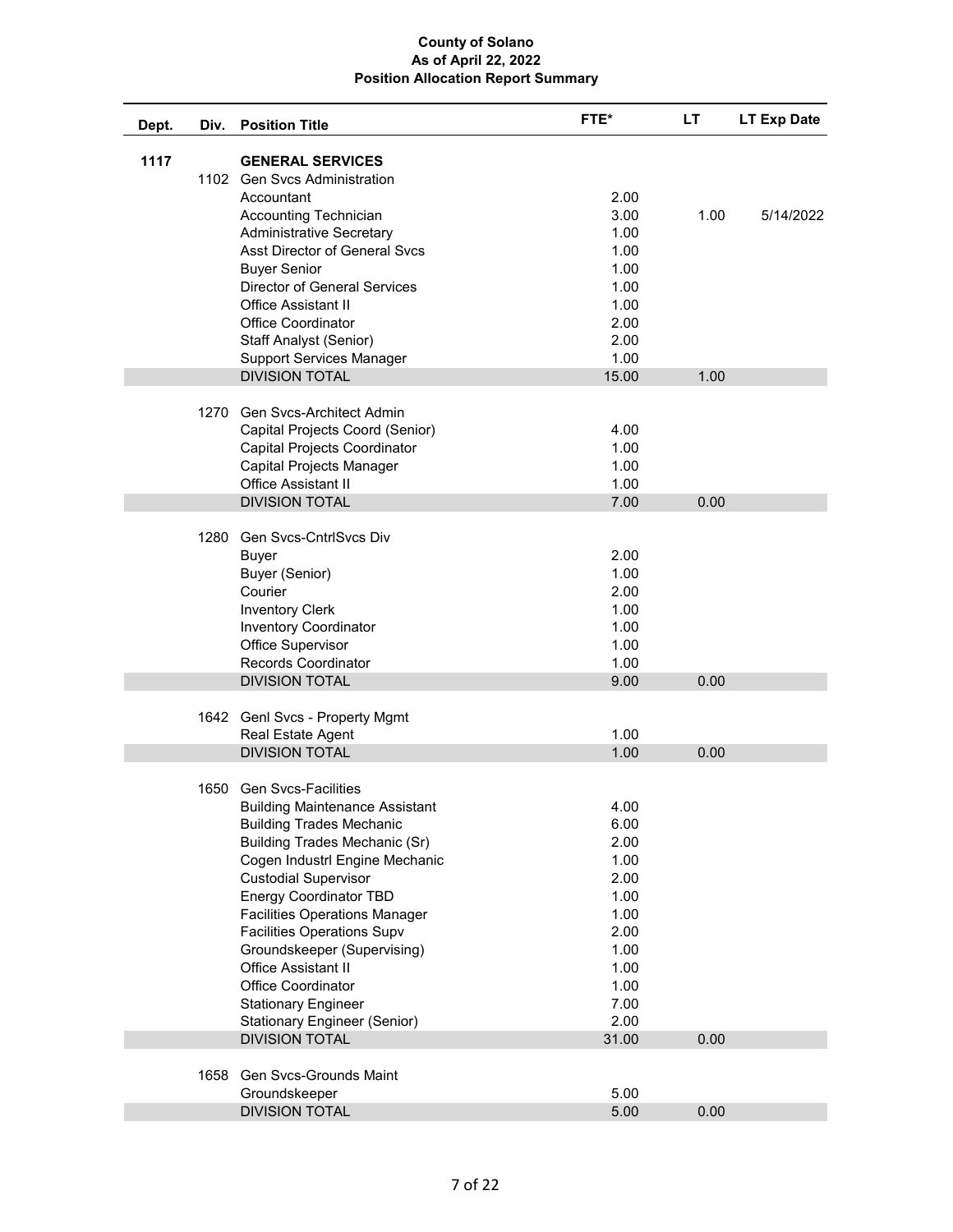| Dept. | Div. | <b>Position Title</b>                                                     | FTE*         | <b>LT</b> | LT Exp Date |
|-------|------|---------------------------------------------------------------------------|--------------|-----------|-------------|
|       | 1659 | Gen Svcs-Custodial                                                        |              |           |             |
|       |      | Custodian                                                                 | 26.00        |           |             |
|       |      | Custodian (Lead)                                                          | 4.00         |           |             |
|       |      | <b>DIVISION TOTAL</b>                                                     | 30.00        | 0.00      |             |
|       |      |                                                                           |              |           |             |
| 3100  |      | <b>GENLSVCS-FLEET MANAGEMENT</b>                                          |              |           |             |
|       |      | <b>Equipment Mechanic</b>                                                 | 6.00         |           |             |
|       |      | Fleet Manager                                                             | 1.00         |           |             |
|       |      | <b>Fleet Services Supervisor</b>                                          | 1.00         |           |             |
|       |      | Office Assistant II                                                       | 1.00         |           |             |
|       |      | <b>Office Coordinator</b>                                                 | 1.00         |           |             |
|       |      | <b>DIVISION TOTAL</b>                                                     | 10.00        | 0.00      |             |
|       |      |                                                                           |              |           |             |
| 9000  |      | <b>GENL SVCS - AIRPORT</b>                                                |              |           |             |
|       |      | 9002 GS-Airport-Airport                                                   |              |           |             |
|       |      | Airport Maintenance Worker                                                | 1.00         |           |             |
|       |      | Airport Manager                                                           | 1.00         |           |             |
|       |      | <b>Office Coordinator</b>                                                 | 1.00         |           |             |
|       |      | <b>DIVISION TOTAL</b>                                                     | 3.00         | 0.00      |             |
|       |      | <b>DEPARTMENT TOTAL</b>                                                   | 111.00       | 1.00      |             |
|       |      |                                                                           |              |           |             |
| 7500  |      | <b>HEALTH &amp; SOCIAL SERVICES DEPT</b>                                  |              |           |             |
|       | 7501 | H&SS-Administration Div                                                   |              |           |             |
|       |      | Accountant                                                                | 12.00        | 1.00      | 7/31/2023   |
|       |      | Accountant (Senior)                                                       | 3.00         |           |             |
|       |      | <b>Accounting Clerk II</b>                                                | 12.00        |           |             |
|       |      | <b>Accounting Clerk III</b>                                               | 2.00         |           |             |
|       |      | <b>Accounting Supervisor</b>                                              | 2.00         |           |             |
|       |      | <b>Accounting Technician</b>                                              | 16.00        | 1.00      | 7/31/2023   |
|       |      | Admin Services Manager                                                    | 1.00         |           |             |
|       |      | <b>Administration Chief Deputy TBD</b>                                    | 1.00         |           |             |
|       |      | <b>Administrative Secretary</b>                                           | 3.00<br>2.00 |           |             |
|       |      | Administrative Secretary (C)<br>Administrative Services Administrator TBD | 1.00         |           |             |
|       |      | Asst Director H&SS/Resrch&Plan                                            | 1.00         |           |             |
|       |      | Chief Deputy Behavioral Health                                            | 1.00         |           |             |
|       |      | <b>Community Services Coordinator</b>                                     | 2.00         |           |             |
|       |      | Compliance & QA Analyst                                                   | 3.00         |           |             |
|       |      | Compliance & QA Manager                                                   | 1.00         |           |             |
|       |      | Courier                                                                   | 2.00         |           |             |
|       |      | Director of Admin Services                                                | 1.00         |           |             |
|       |      | Director of Health & Soc Svcs                                             | 1.00         |           |             |
|       |      | <b>Grant Writer TBD</b>                                                   | 1.00         |           |             |
|       |      | H&SS Training/Hiring Coord                                                | 1.00         |           |             |
|       |      | Health Chief Deputy/Health Officer TBD                                    | 1.00         |           |             |
|       |      | Human Services Chief Deputy TBD                                           | 1.00         |           |             |
|       |      | <b>Inventory Clerk</b>                                                    | 3.00         |           |             |
|       |      | <b>Inventory Coordinator</b>                                              | 1.00         |           |             |
|       |      | <b>Medical Billing Supervisor</b>                                         | 1.00         |           |             |
|       |      | <b>Office Assistant II</b>                                                | 3.00         |           |             |
|       |      | <b>Office Assistant III</b>                                               | 2.00         |           |             |
|       |      | Office Supervisor (C)                                                     | 2.00         | 1.00      | 5/7/2022    |
|       |      | Policy and Financial Analyst                                              | 1.00         |           |             |
|       |      | Policy and Financial Manager                                              | 3.00         |           |             |
|       |      | Project Manager                                                           | 3.00         |           |             |
|       |      | Public Hlth Nurse                                                         | 1.00         |           |             |
|       |      | Safety Specialist                                                         | 1.00         |           |             |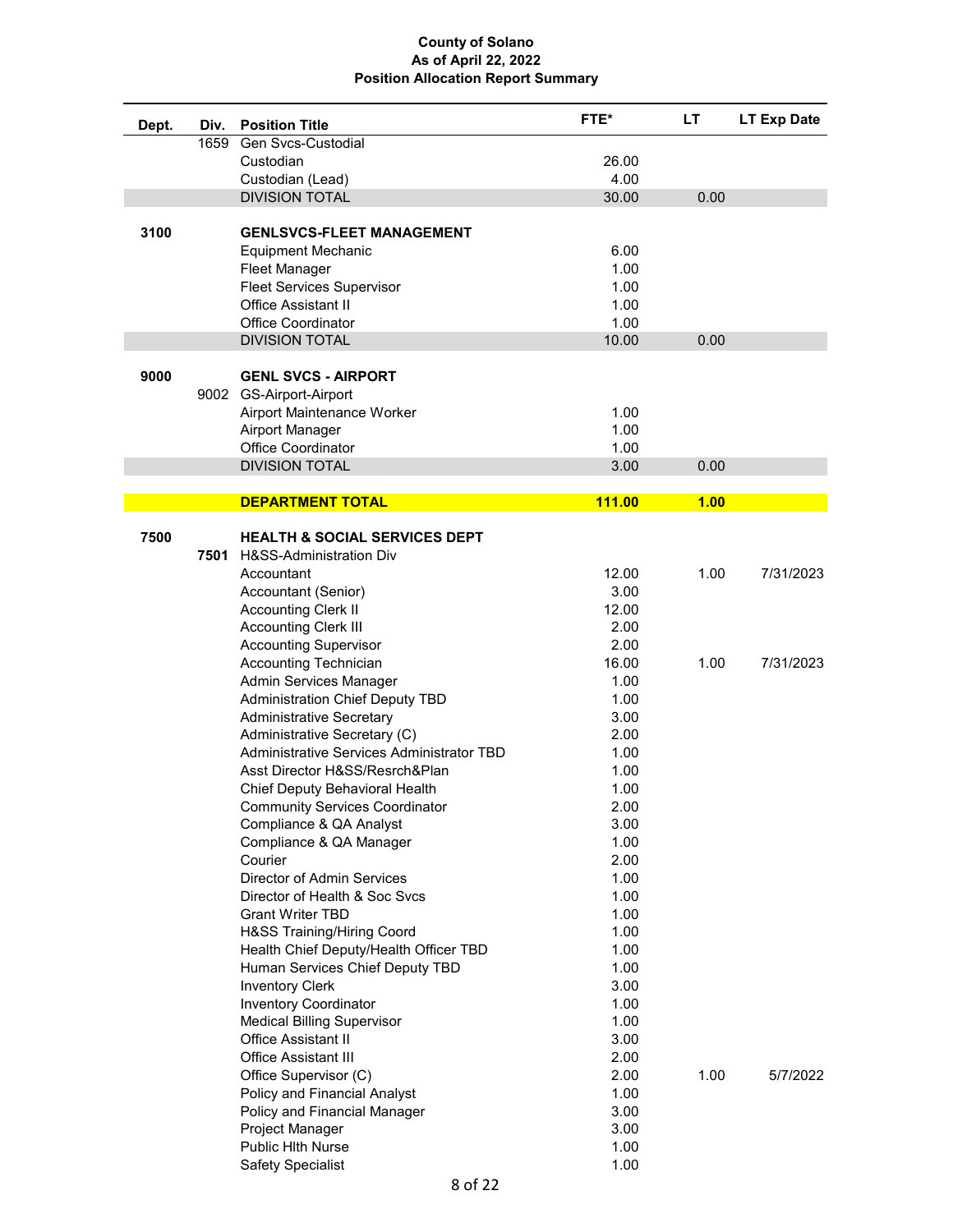| Dept. | Div. | <b>Position Title</b>                                            | FTE*         | LT   | LT Exp Date |
|-------|------|------------------------------------------------------------------|--------------|------|-------------|
|       |      | Social Worker II                                                 | 2.00         |      |             |
|       |      | <b>Staff Analyst</b>                                             | 9.00         | 1.00 | 7/31/2023   |
|       |      | Staff Analyst (Senior)                                           | 6.00         |      |             |
|       |      | <b>DIVISION TOTAL</b>                                            | 109.00       | 4.00 |             |
|       |      |                                                                  |              |      |             |
| 7680  |      | <b>H&amp;SS-SOCIAL SVCS</b>                                      |              |      |             |
|       | 7545 | H&SS-Welfare Admin Div                                           |              |      |             |
|       |      | <b>Accounting Clerk II</b>                                       | 3.00         |      |             |
|       |      | <b>Accounting Clerk III</b>                                      | 2.00         |      |             |
|       |      | <b>Accounting Supervisor</b>                                     | 3.00         |      |             |
|       |      | Accounting Technician                                            | 5.00         |      |             |
|       |      | <b>Appeals Specialist</b>                                        | 12.00        |      |             |
|       |      | Chief Welfare Fraud Investig                                     | 1.00         |      |             |
|       |      | <b>Clerical Operations Supv</b>                                  | 1.00         |      |             |
|       |      | <b>Investigative Assistant</b>                                   | 1.00         |      |             |
|       |      | <b>Office Assistant II</b>                                       | 5.00         |      |             |
|       |      | <b>Office Assistant III</b>                                      | 4.00         |      |             |
|       |      | Office Supervisor                                                | 1.00         |      |             |
|       |      | <b>Special Programs Supervisor</b>                               | 2.00         |      |             |
|       |      | <b>Welfare Fraud Investig</b>                                    | 5.00         |      |             |
|       |      | Welfare Fraud Investig (Supv)                                    | 1.00         |      |             |
|       |      | <b>DIVISION TOTAL</b>                                            | 46.00        | 0.00 |             |
| 7780  |      | H&SS-BEHAVIORAL HEALTH                                           |              |      |             |
|       | 7560 | H&SS-Substance Abuse Division                                    |              |      |             |
|       |      | <b>Clinical Services Associate</b>                               | 1.00         |      |             |
|       |      | Health Education Spec (Senior)                                   | 1.00         |      |             |
|       |      | Mental Health Clinical Supv                                      | 1.00         |      |             |
|       |      | Mental Health Clinician (Lic)                                    | 8.00         |      |             |
|       |      | Mental Health Specialist II                                      | 1.00         | 1.00 | 6/30/2023   |
|       |      | <b>DIVISION TOTAL</b>                                            | 12.00        | 1.00 |             |
|       |      |                                                                  |              |      |             |
| 7580  |      | <b>H&amp;SS-HEALTH SVCS</b>                                      |              |      |             |
|       | 7580 | H&SS-Family Health Svcs Div                                      |              |      |             |
|       |      | <b>Accounting Clerk II</b>                                       | 3.00         |      |             |
|       |      | <b>Accounting Clerk III</b>                                      | 1.00         |      |             |
|       |      | <b>Administrative Secretary</b>                                  | 1.00         |      |             |
|       |      | <b>Chief Medical Officer</b>                                     | 1.00         |      |             |
|       |      | <b>Clinic Operations Officer</b>                                 | 1.00         |      |             |
|       |      | Clinic Physician (Board Cert)                                    | 5.80         |      |             |
|       |      | Clinic Physician Supervisor                                      | 3.00         |      |             |
|       |      | <b>Clinic Registered Nurse</b>                                   | 2.50         |      |             |
|       |      | Clinic Registered Nurse (Sr)                                     | 4.00         |      |             |
|       |      | Dental Assistant (Reg Lead)                                      | 2.00         |      |             |
|       |      | Dental Assistant (Registered)                                    | 14.50        |      |             |
|       |      | Dental Office Supervisor                                         | 2.00         |      |             |
|       |      | Dentist                                                          | 7.30         |      |             |
|       |      | Dentist Manager                                                  | 1.00         |      |             |
|       |      | <b>Health Assistant</b>                                          | 1.00         |      |             |
|       |      | <b>Health Services Manager</b>                                   | 4.00<br>1.00 |      |             |
|       |      | Health Services Manager (Sr)<br><b>Licensed Vocational Nurse</b> | 2.00         |      |             |
|       |      |                                                                  |              |      | 6/30/2022   |
|       |      | Medical Assistant                                                | 58.00        | 2.00 | 6/30/2022   |
|       |      | Medical Assistant (Lead)                                         | 4.00         |      |             |
|       |      | <b>Medical Records Supervisor</b>                                | 1.00         |      |             |
|       |      | Medical Records Tech (Senior)                                    | 1.00         |      |             |
|       |      | Mental Health Clinician (Lic)                                    | 3.00         |      |             |
|       |      |                                                                  |              |      |             |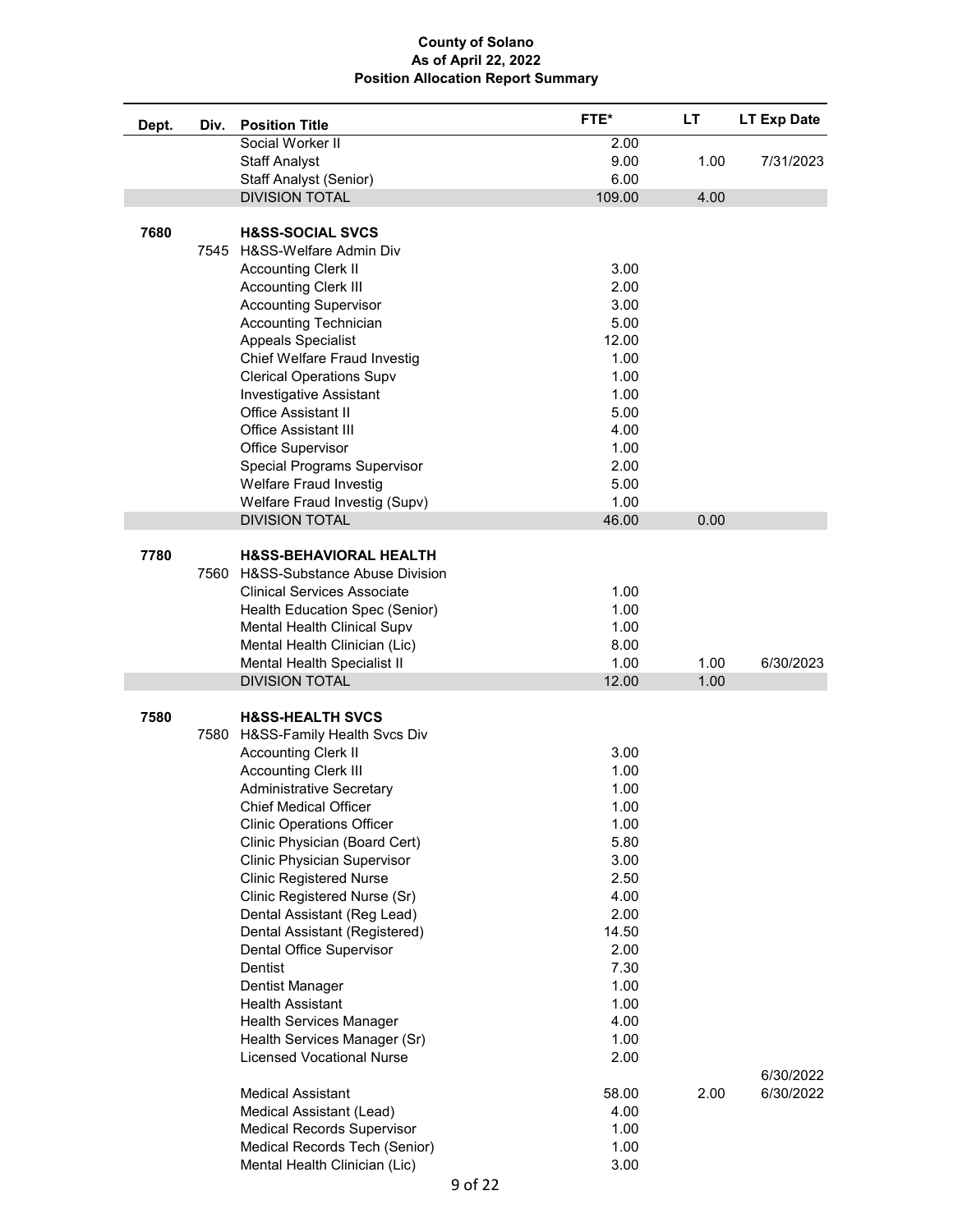| Dept. | Div. | <b>Position Title</b>                                              | FTE*   | LT   | <b>LT Exp Date</b> |
|-------|------|--------------------------------------------------------------------|--------|------|--------------------|
|       |      | Nurse Practition/PhysicianAsst                                     | 14.30  |      |                    |
|       |      | Office Assistant II                                                | 13.00  |      |                    |
|       |      | Office Supervisor                                                  | 3.00   |      |                    |
|       |      | Policy & Financial Analyst                                         | 1.00   |      |                    |
|       |      | <b>Public Hith Nurse</b>                                           | 1.00   |      |                    |
|       |      | <b>DIVISION TOTAL</b>                                              | 156.40 | 2.00 |                    |
|       |      |                                                                    |        |      |                    |
|       |      | 7600 H&SS-Child Welfare Svcs Div                                   | 1.00   |      |                    |
|       |      | <b>Administrative Secretary</b><br><b>Clerical Operations Supv</b> | 1.00   |      |                    |
|       |      | Dep Director H&SS-Soc Prog CWS                                     | 1.00   |      |                    |
|       |      | <b>Eligibility Benefits Spec II</b>                                | 4.00   |      |                    |
|       |      | <b>Eligibility Benefits Spec III</b>                               | 1.00   |      |                    |
|       |      | <b>H&amp;SS Planning Analyst</b>                                   | 1.00   |      |                    |
|       |      | <b>Legal Procedures Clerk</b>                                      | 1.00   |      |                    |
|       |      | <b>Office Assistant II</b>                                         | 18.00  |      |                    |
|       |      | <b>Office Assistant III</b>                                        | 3.00   |      |                    |
|       |      | <b>Office Coordinator</b>                                          | 1.00   |      |                    |
|       |      | Office Supervisor                                                  | 1.00   |      |                    |
|       |      | Paralegal                                                          | 2.00   |      |                    |
|       |      | <b>Public Hith Nurse</b>                                           | 1.00   |      |                    |
|       |      | Social Services Manager                                            | 4.00   |      |                    |
|       |      | Social Services Program Coord                                      | 1.00   |      |                    |
|       |      | Social Services Supervisor                                         | 16.00  |      |                    |
|       |      | Social Svcs Administrator-CWS                                      | 1.00   |      |                    |
|       |      | Social Worker II                                                   | 12.00  |      |                    |
|       |      | Social Worker III                                                  | 72.00  |      |                    |
|       |      | Special Programs Supervisor                                        | 1.00   |      |                    |
|       |      | <b>DIVISION TOTAL</b>                                              | 143.00 | 0.00 |                    |
|       |      | 7640 H&SS-Oldr&Disbl Adult Svcs                                    |        |      |                    |
|       |      | Accountant (Senior)                                                | 1.00   |      |                    |
|       |      | <b>Accounting Clerk II</b>                                         | 4.00   |      |                    |
|       |      | Accounting Technician                                              | 2.00   |      |                    |
|       |      | <b>Clerical Operations Supv</b>                                    | 1.00   |      |                    |
|       |      | Dep PubAdmin/PubGuard/PubCons                                      | 5.00   |      |                    |
|       |      | <b>Estate Inventory Specialist</b>                                 | 1.00   |      |                    |
|       |      | <b>Health Services Administrator</b>                               | 1.00   |      |                    |
|       |      | Mental Health Clinician (Lic)                                      | 2.00   |      |                    |
|       |      | <b>Office Assistant II</b>                                         | 6.00   |      |                    |
|       |      | <b>Office Coordinator</b>                                          | 1.00   |      |                    |
|       |      | Project Manager                                                    | 1.00   |      |                    |
|       |      | <b>Public Hith Nurse</b>                                           | 2.00   |      |                    |
|       |      | Social Services Manager                                            | 1.00   |      |                    |
|       |      | Social Services Supervisor                                         | 6.00   |      |                    |
|       |      | Social Services Worker                                             | 6.00   |      |                    |
|       |      | Social Worker II                                                   | 22.00  |      |                    |
|       |      | Social Worker III                                                  | 22.00  |      |                    |
|       |      | <b>DIVISION TOTAL</b>                                              | 84.00  | 0.00 |                    |
|       |      |                                                                    |        |      |                    |
|       |      | 7650 H&SS-Employ & Elig Svcs Div<br><b>Accounting Clerk II</b>     | 1.00   |      |                    |
|       |      | Accounting Technician                                              | 1.00   |      |                    |
|       |      | <b>Administrative Secretary</b>                                    | 1.00   |      |                    |
|       |      | <b>Clerical Operations Manager</b>                                 | 1.00   |      |                    |
|       |      | <b>Clerical Operations Supv</b>                                    | 8.00   |      |                    |
|       |      |                                                                    |        |      |                    |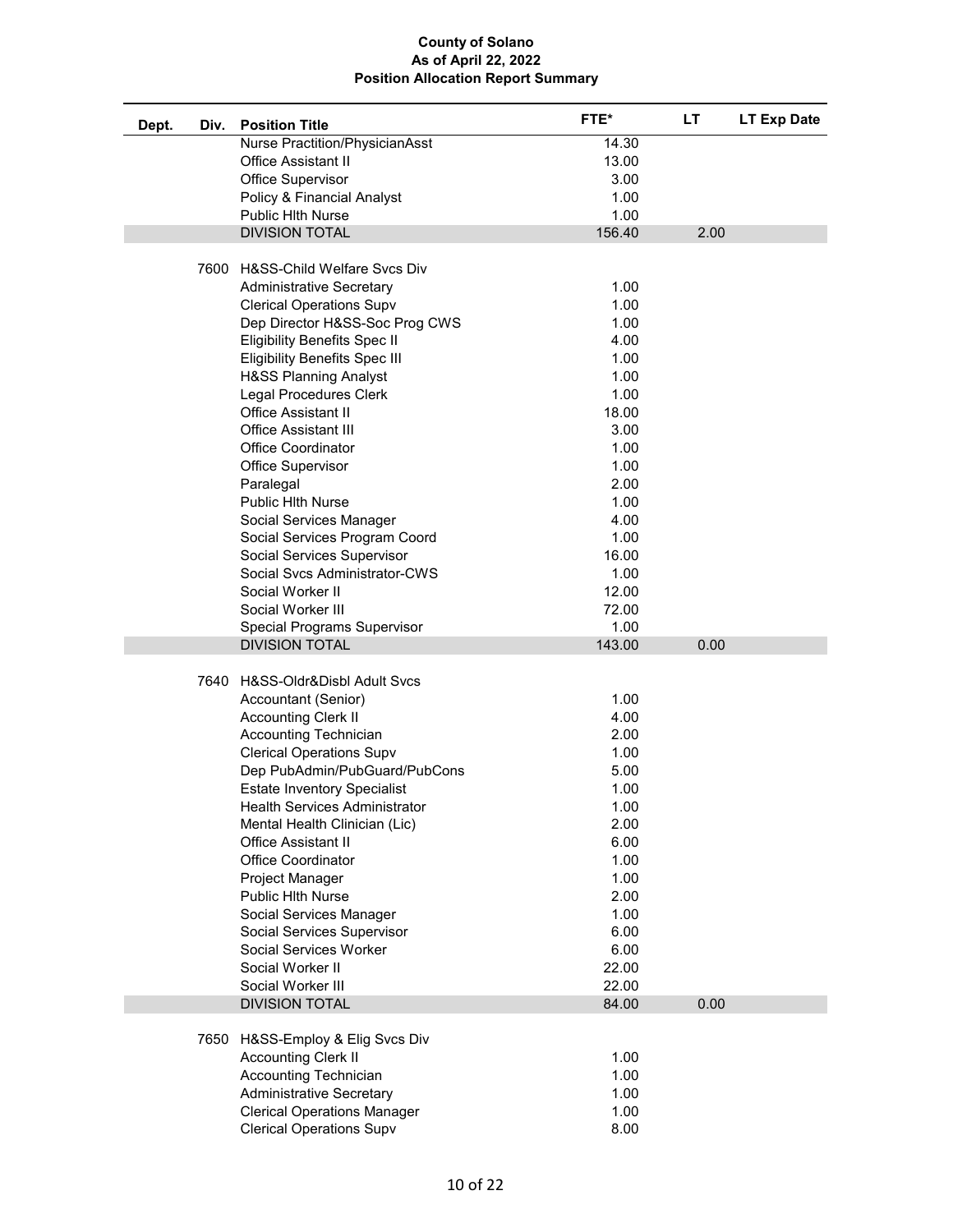| Dept. | Div. | <b>Position Title</b>                                                         | FTE*           | LT    | <b>LT Exp Date</b> |
|-------|------|-------------------------------------------------------------------------------|----------------|-------|--------------------|
|       |      | Dep Director H&SS-E&E Programs                                                | 1.00           |       |                    |
|       |      |                                                                               |                |       | 6/30/2023          |
|       |      |                                                                               |                |       | 6/30/2023          |
|       |      |                                                                               |                |       | 6/30/2023          |
|       |      |                                                                               |                |       | 6/30/2023          |
|       |      |                                                                               |                |       | 6/30/2023          |
|       |      |                                                                               |                |       | 6/30/2023          |
|       |      |                                                                               |                |       | 6/30/2023          |
|       |      |                                                                               |                |       | 6/30/2023          |
|       |      |                                                                               |                |       | 6/30/2023          |
|       |      |                                                                               |                |       | 6/30/2023          |
|       |      |                                                                               |                |       | 6/30/2023          |
|       |      | <b>Eligibility Benefits Spec II</b>                                           | 175.00         | 12.00 | 6/30/2023          |
|       |      | <b>Eligibility Benefits Spec III</b><br><b>Eligibility Benefits Spec Supv</b> | 25.00<br>19.00 |       |                    |
|       |      | Employment Resources Spec II*                                                 | 35.00          |       |                    |
|       |      | <b>Employment Resources Spec III</b>                                          | 11.00          |       |                    |
|       |      | Employment Resources Spec Supv**                                              | 5.00           |       |                    |
|       |      | Employment/Eligibility Admin                                                  | 2.00           |       |                    |
|       |      | Employment/Eligibility SvcsMgr                                                | 6.00           |       |                    |
|       |      | <b>H&amp;SS Planning Analyst</b>                                              | 2.00           |       |                    |
|       |      | H&SS Systems Interface Specialist TBD*                                        | 3.00           |       |                    |
|       |      | H&SS Systems Interface Specialist Supv TBD**                                  | 1.00           |       |                    |
|       |      | Office Aide                                                                   | 2.00           |       |                    |
|       |      | <b>Office Assistant II</b>                                                    | 55.00          |       |                    |
|       |      | <b>Office Assistant III</b>                                                   | 18.00          |       |                    |
|       |      | <b>Office Coordinator</b>                                                     | 1.00           |       |                    |
|       |      | Office Supervisor                                                             | 1.00           |       |                    |
|       |      | Program Analyst<br>Program Specialist                                         | 2.00<br>7.00   | 1.00  | 6/30/2023          |
|       |      | Project Manager                                                               | 2.00           | 1.00  | 6/30/2023          |
|       |      | Social Services Supervisor                                                    | 2.00           |       |                    |
|       |      | Social Worker II                                                              | 7.00           |       |                    |
|       |      | Social Worker III                                                             | 4.00           |       |                    |
|       |      | <b>Special Programs Supervisor</b>                                            | 5.00           |       |                    |
|       |      | <b>Staff Development Trainer</b>                                              | 12.00          |       |                    |
|       |      | <b>DIVISION TOTAL</b>                                                         | 415.00         | 14.00 |                    |
|       |      | *Reflects the reclassification of 3 FTE's upon HR's review                    |                |       |                    |
|       |      | **Reflects the reclassification of 1 FTE upon HR's review                     |                |       |                    |
|       |      |                                                                               |                |       |                    |
| 7690  |      | <b>H&amp;SS-IHSS-Pub Auth Svcs Div</b><br><b>Office Assistant III</b>         | 1.00           |       |                    |
|       |      | <b>Public Authority Administrator</b>                                         | 1.00           |       |                    |
|       |      | Social Services Worker                                                        | 2.00           |       |                    |
|       |      | Social Worker III                                                             | 1.00           |       |                    |
|       |      | <b>DIVISION TOTAL</b>                                                         | 5.00           | 0.00  |                    |
|       |      |                                                                               |                |       |                    |
|       |      | 7700 H&SS-Mental Health Div                                                   |                |       |                    |
|       |      | <b>Accounting Clerk II</b>                                                    | 1.00           |       |                    |
|       |      | <b>Administrative Secretary</b>                                               | 1.00           |       |                    |
|       |      | Behaviorl Hlth Peer Suppt Spec                                                | 3.00           |       |                    |
|       |      | <b>Clinical Psychologist</b><br><b>Consumer Affairs Liaison</b>               | 1.00<br>1.00   |       |                    |
|       |      | Dep Director H&SS-Behavior HIth                                               | 1.00           |       |                    |
|       |      | <b>H&amp;SS Planning Analyst</b>                                              | 1.00           |       |                    |
|       |      | <b>Medical Assistant</b>                                                      | 5.00           |       |                    |
|       |      | <b>Medical Records Supervisor</b>                                             | 1.00           |       |                    |
|       |      | Mental Health Clinical Supv                                                   | 17.00          |       |                    |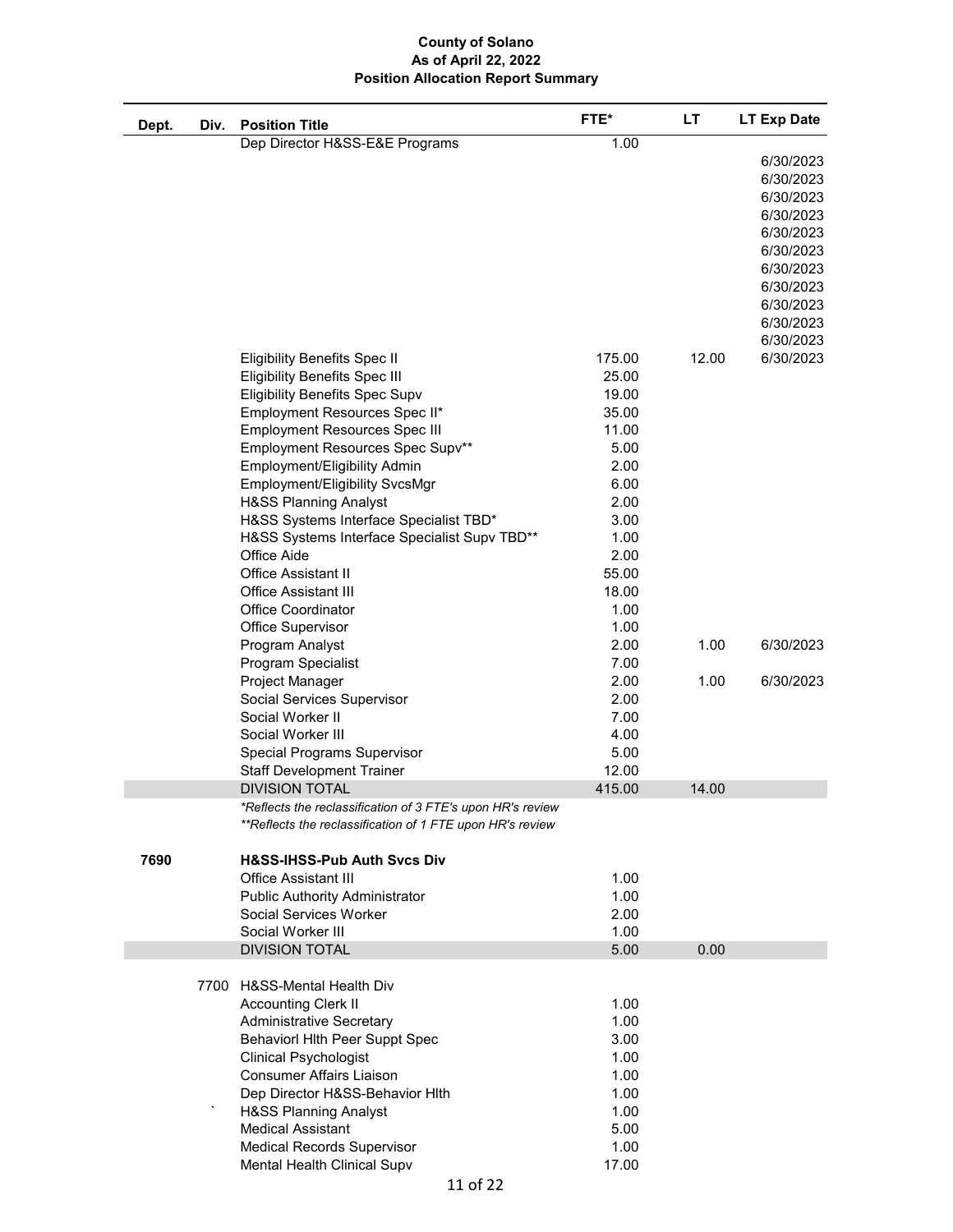| Dept. | Div. | <b>Position Title</b>                       | FTE*   | LT   | <b>LT Exp Date</b>     |
|-------|------|---------------------------------------------|--------|------|------------------------|
|       |      | Mental Health Clinician (Lic)               | 75.50  | 1.00 | 6/30/2023              |
|       |      | Mental Health Medical Director              | 1.00   |      |                        |
|       |      | <b>Mental Health Nurse</b>                  | 5.00   |      |                        |
|       |      | Mental Health Services Admin                | 2.00   |      |                        |
|       |      | Mental Health Services Manager              | 5.00   |      |                        |
|       |      | Mental Health Services Mgr (Sr)             | 4.00   |      |                        |
|       |      | Mental Health Specialist II                 | 30.50  |      |                        |
|       |      | Nurse Practition/PhysicianAsst              | 2.00   |      |                        |
|       |      | Office Assistant II                         | 23.00  |      |                        |
|       |      | <b>Office Assistant III</b>                 | 7.00   |      |                        |
|       |      | <b>Office Coordinator</b>                   | 2.00   |      |                        |
|       |      | Office Supervisor                           | 2.00   |      |                        |
|       |      | <b>Patient Benefits Specialist</b>          | 2.00   |      |                        |
|       |      | Project Manager                             | 5.00   |      |                        |
|       |      | Psychiatrist (Board Cert)                   | 7.25   |      |                        |
|       |      | Psychiatrist (Child-Board Cert)             | 2.00   |      |                        |
|       |      | Public Hlth Nurse Manager                   | 1.00   |      |                        |
|       |      | <b>DIVISION TOTAL</b>                       | 208.25 | 1.00 |                        |
|       |      | 7800 H&SS-Public Health Svcs Div            |        |      |                        |
|       |      | <b>Accounting Clerk II</b>                  | 3.00   |      |                        |
|       |      | <b>Accounting Technician</b>                | 1.00   |      |                        |
|       |      | <b>Administrative Secretary</b>             | 3.00   |      |                        |
|       |      | Clinic Physician (Board Cert)               | 1.00   |      |                        |
|       |      | Clinic Physician Supervisor                 | 1.00   |      |                        |
|       |      | <b>Clinic Registered Nurse</b>              | 0.50   |      |                        |
|       |      | Clinic Registered Nurse (Sr)                | 1.00   |      |                        |
|       |      | Communic Disease Invest (Spvsg)             | 1.00   |      |                        |
|       |      | Communicable Disease Invest                 | 5.00   | 2.00 | 6/30/2023<br>7/31/2023 |
|       |      | <b>Community Services Coordinator</b>       | 1.00   |      |                        |
|       |      | Courier                                     | 2.00   |      |                        |
|       |      | Dep Director H&SS-Health Offcr              | 1.00   |      |                        |
|       |      | <b>Emergency Medical Services Admin TBD</b> | 1.00   |      |                        |
|       |      | <b>Emergency Medical Svcs Coord</b>         | 2.00   |      |                        |
|       |      | Epidemiologist                              | 2.00   | 1.00 | 7/31/2023              |
|       |      | Epidemiologist (Senior)                     | 2.00   |      |                        |
|       |      | <b>H&amp;SS Planning Analyst</b>            | 3.00   | 1.00 | 7/31/2023              |
|       |      |                                             |        |      | 6/30/2023              |
|       |      | <b>Health Assistant</b>                     | 29.75  | 2.00 | 6/30/2023              |
|       |      | Health Education Spec (Senior)              | 5.00   |      |                        |
|       |      | Health Education Spec (Spvsing)             | 1.00   |      |                        |
|       |      |                                             |        |      | 6/30/2023              |
|       |      |                                             |        |      | 6/30/2023              |
|       |      | <b>Health Education Specialist</b>          | 13.00  | 3.00 | 6/30/2023              |
|       |      | <b>Health Services Administrator</b>        | 2.00   |      |                        |
|       |      | <b>Health Services Manager</b>              | 2.00   |      |                        |
|       |      | Health Services Manager (Sr)                | 3.00   |      |                        |
|       |      | <b>Infant Nutrition Counselor</b>           | 2.00   |      |                        |
|       |      | Lactation Educator & Counselor              | 1.00   |      |                        |
|       |      | Medical Records Technician                  | 1.00   |      |                        |
|       |      | Mental Health Clinical Supv                 | 1.00   |      |                        |
|       |      | Mental Health Clinician (Lic)               | 2.00   | 1.00 | 7/31/2023              |
|       |      | <b>Nursing Services Director</b>            | 1.00   |      |                        |
|       |      | <b>Occupational Therapist</b>               | 1.00   |      |                        |
|       |      | Office Assistant II                         | 13.00  |      |                        |
|       |      | <b>Office Assistant III</b>                 | 3.00   |      |                        |
|       |      | Office Supervisor                           | 1.00   |      |                        |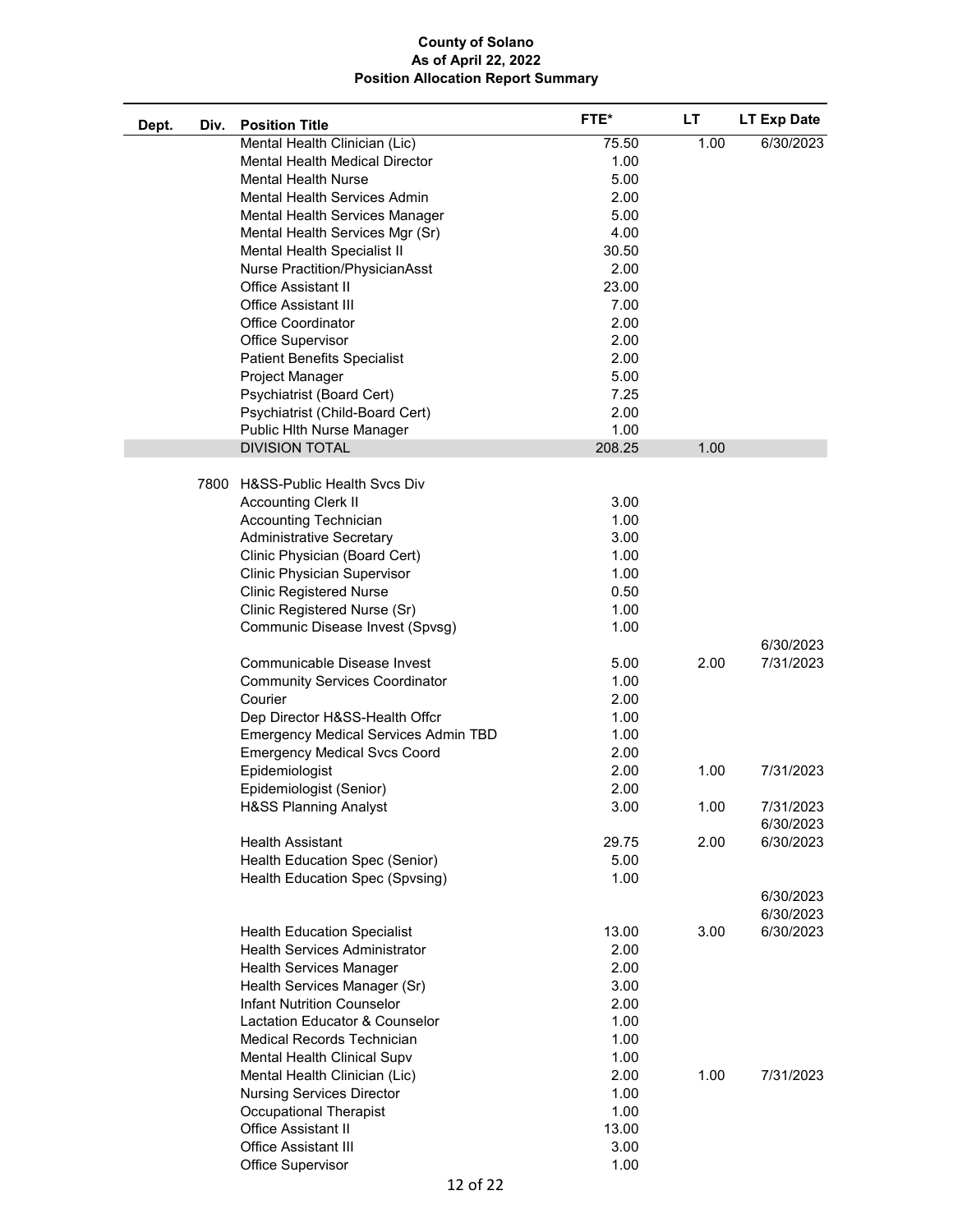| Dept. | Div. | <b>Position Title</b>                                                                                                                                        | FTE*                 | LТ    | <b>LT Exp Date</b> |
|-------|------|--------------------------------------------------------------------------------------------------------------------------------------------------------------|----------------------|-------|--------------------|
|       |      | <b>Pharmacy Specialist</b>                                                                                                                                   | 1.00                 |       |                    |
|       |      | <b>Physical Therapist</b>                                                                                                                                    | 1.00                 |       |                    |
|       |      |                                                                                                                                                              |                      |       | 6/30/2023          |
|       |      | Project Manager<br><b>Public Hith Lab Asst Director</b>                                                                                                      | 5.00<br>1.00         | 2.00  | 6/30/2023          |
|       |      | Public Hlth Lab Director                                                                                                                                     | 1.00                 |       |                    |
|       |      | Public Hith Lab Technician                                                                                                                                   | 2.00                 |       |                    |
|       |      | Public Hith Microbiologist                                                                                                                                   | 6.00                 | 1.00  | 6/30/2023          |
|       |      |                                                                                                                                                              |                      |       | 6/30/2023          |
|       |      |                                                                                                                                                              |                      |       | 6/30/2023          |
|       |      | <b>Public Hith Nurse</b>                                                                                                                                     | 24.75                | 3.00  | 7/31/2023          |
|       |      | Public Hlth Nurse (Senior)                                                                                                                                   | 6.00                 | 1.00  | 6/30/2023          |
|       |      | Public Hith Nurse Manager                                                                                                                                    | 2.00                 |       |                    |
|       |      | <b>Public HIth Nutritionist</b>                                                                                                                              | 5.00                 |       |                    |
|       |      | Public Hlth Nutritionst (Spvsg)                                                                                                                              | 4.00                 |       |                    |
|       |      | Social Worker III                                                                                                                                            | 2.00                 |       |                    |
|       |      | Therapist (Senior)<br><b>DIVISION TOTAL</b>                                                                                                                  | 1.00<br>174.00       | 17.00 |                    |
|       |      |                                                                                                                                                              |                      |       |                    |
|       |      | 7950 H&SS-Tobacco Prev & Educ Fund                                                                                                                           |                      |       |                    |
|       |      | Health Education Spec (Senior)                                                                                                                               | 1.00                 |       |                    |
|       |      | <b>Health Education Specialist</b>                                                                                                                           | 1.00                 |       |                    |
|       |      | <b>DIVISION TOTAL</b>                                                                                                                                        | 2.00                 | 0.00  |                    |
|       |      |                                                                                                                                                              |                      |       |                    |
|       |      | <b>DEPARTMENT TOTAL</b>                                                                                                                                      | 1,354.65             | 39.00 |                    |
| 1103  |      | <b>HR-EMPLOYEE DEVELOP &amp; RECOG</b><br>1104 HR-Employee Development<br>Office Assistant II (C)                                                            | 2.00                 |       |                    |
|       |      | Org Development/Train Officer                                                                                                                                | 1.00                 |       |                    |
|       |      | Training/Org Dev Specialist TBD                                                                                                                              | 1.00                 |       |                    |
|       |      | <b>DIVISION TOTAL</b>                                                                                                                                        | 4.00                 | 0.00  |                    |
| 1500  | 1501 | <b>HUMAN RESOURCES DEPT</b><br><b>HR-Personnel Administration</b><br><b>Director of Human Resources</b><br>Human Resources Manager<br>Office Coordinator (C) | 1.00<br>1.00<br>1.00 |       |                    |
|       |      | <b>DIVISION TOTAL</b>                                                                                                                                        | 3.00                 | 0.00  |                    |
|       |      | 1502 HR-Employee Benefits<br>Benefits and Fiscal Manager                                                                                                     | 1.00                 |       |                    |
|       |      | Human Resources Analyst TBD                                                                                                                                  | 1.00                 |       |                    |
|       |      | Human Resources Assistant                                                                                                                                    | 5.00                 |       |                    |
|       |      | Human Resources Asst (Senior)                                                                                                                                | 1.00                 |       |                    |
|       |      | <b>DIVISION TOTAL</b>                                                                                                                                        | 8.00                 | 0.00  |                    |
|       |      | 1504 HR-Equal Employ Opportunity<br><b>EEO Analyst TBD</b>                                                                                                   | 1.00                 |       |                    |
|       |      | <b>EEO Officer</b>                                                                                                                                           | 1.00                 |       |                    |
|       |      | <b>DIVISION TOTAL</b>                                                                                                                                        | 2.00                 | 0.00  |                    |
|       |      | 1505 HR-Personnel Recruitng&Testing<br>Asst Director of Human Resources<br>Human Resources Analyst (Prin)                                                    | 1.00<br>1.00         |       |                    |
|       |      | Human Resources Analyst (Sr)                                                                                                                                 | 9.00                 | 1.00  | 4/30/2022          |
|       |      | Human Resources Assistant                                                                                                                                    | 1.00                 |       |                    |
|       |      | <b>DIVISION TOTAL</b>                                                                                                                                        | 12.00                | 1.00  |                    |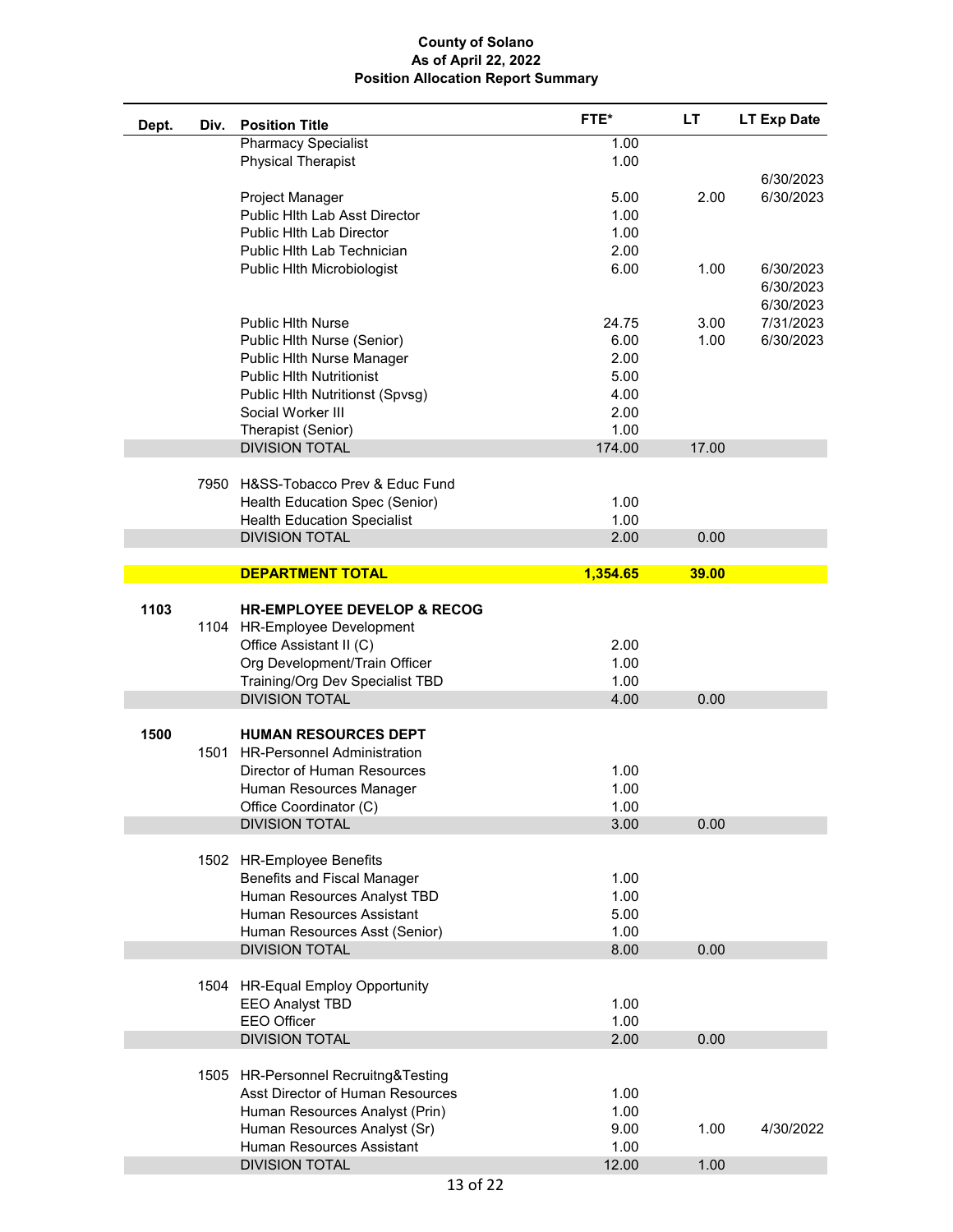| Dept. | Div. | <b>Position Title</b>                                      | FTE*         | LT   | LT Exp Date |
|-------|------|------------------------------------------------------------|--------------|------|-------------|
|       |      | 1508 HR-Empl Rel/Class & Pay Adm                           |              |      |             |
|       |      | Human Resources Manager                                    | 1.00         |      |             |
|       |      | <b>DIVISION TOTAL</b>                                      | 1.00         | 0.00 |             |
|       |      |                                                            |              |      |             |
| 1830  |      | HUMAN RESOURCES-RISK MGMT SVCS                             |              |      |             |
|       | 1821 | HR-RM-Administration                                       |              |      |             |
|       |      | Office Assistant III (C)                                   | 1.00<br>2.00 |      |             |
|       |      | <b>Risk Analyst</b><br>Risk Manager                        | 1.00         |      |             |
|       |      | <b>DIVISION TOTAL</b>                                      | 4.00         | 0.00 |             |
|       |      |                                                            |              |      |             |
|       |      | 1822 HR-RM-Liability                                       |              |      |             |
|       |      | <b>Risk Analyst</b>                                        | 1.00         |      |             |
|       |      | <b>DIVISION TOTAL</b>                                      | 1.00         | 0.00 |             |
|       |      |                                                            |              |      |             |
|       |      | 1823 HR-RM-Workers' Comp                                   |              |      |             |
|       |      | <b>Risk Analyst</b>                                        | 1.00         |      |             |
|       |      | Safety Officer TBD                                         | 1.00         |      |             |
|       |      | <b>Wellness Coordinator</b><br><b>DIVISION TOTAL</b>       | 0.70<br>2.70 | 0.00 |             |
|       |      |                                                            |              |      |             |
|       |      | <b>DEPARTMENT TOTAL</b>                                    | 37.70        | 1.00 |             |
|       |      |                                                            |              |      |             |
| 6300  |      | <b>LIBRARY DEPT</b>                                        |              |      |             |
|       |      | 6306 Lbry-Automation Project                               |              |      |             |
|       |      | Dep Director of Library Svcs                               | 1.00         |      |             |
|       |      | Info Technology Coordinator                                | 1.00         |      |             |
|       |      | Info Technology Specialist II                              | 3.00         |      |             |
|       |      | <b>DIVISION TOTAL</b>                                      | 5.00         | 0.00 |             |
|       |      | 6309 Lbry-Literacy Program Grant                           |              |      |             |
|       |      | Library Aide                                               | 0.40         |      |             |
|       |      | Literacy Prog Asst (Senior)                                | 1.00         |      |             |
|       |      | Literacy Program Assistant                                 | 2.50         |      |             |
|       |      | Literacy Program Manager                                   | 1.00         |      |             |
|       |      | <b>Office Assistant III</b>                                | 1.00         |      |             |
|       |      | <b>DIVISION TOTAL</b>                                      | 5.90         | 0.00 |             |
|       |      |                                                            |              |      |             |
|       | 6311 | Lbry-HDQ Management                                        |              |      |             |
|       |      | <b>Accounting Clerk II</b><br><b>Accounting Technician</b> | 1.00<br>1.00 |      |             |
|       |      | Admin Services Manager                                     | 1.00         |      |             |
|       |      | Asst Director of Library Svcs                              | 1.00         |      |             |
|       |      | Dep Director of Library Svcs                               | 1.00         |      |             |
|       |      | Director of Library Services                               | 1.00         |      |             |
|       |      | Librarian                                                  | 2.00         |      |             |
|       |      | Librarian (Spvsing)                                        | 1.00         |      |             |
|       |      | Library Aide                                               | 0.40         |      |             |
|       |      | Library Associate                                          | 1.00         |      |             |
|       |      | Library Marktng & Comm Rel Off                             | 1.00         |      |             |
|       |      | Office Assistant II                                        | 1.00         |      |             |
|       |      | Office Assistant III (C)                                   | 1.00         |      |             |
|       |      | <b>DIVISION TOTAL</b>                                      | 13.40        | 0.00 |             |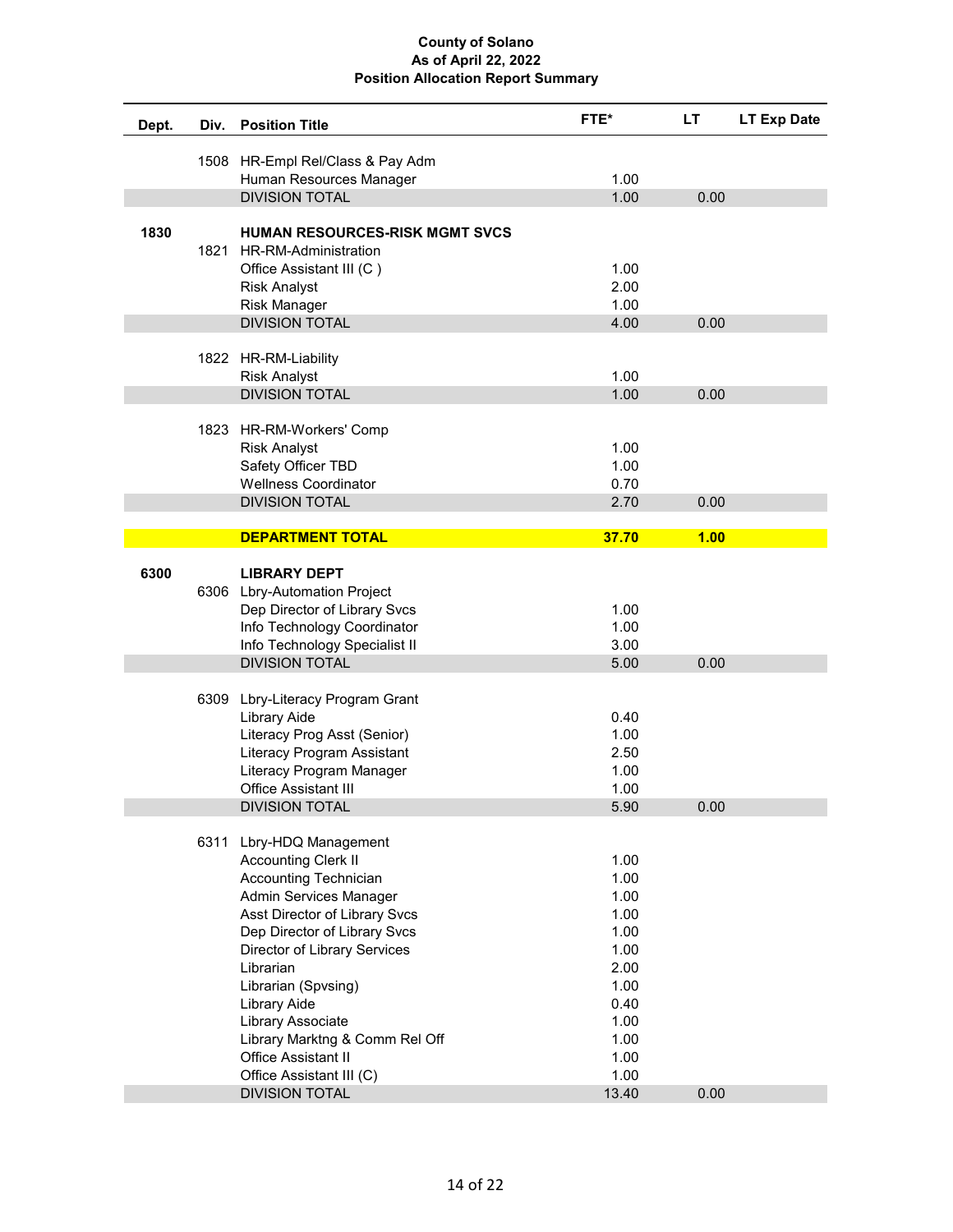| Dept. | Div. | <b>Position Title</b>                    | FTE*         | LT.  | LT Exp Date |
|-------|------|------------------------------------------|--------------|------|-------------|
|       |      | 6316 Lbry-Operations                     |              |      |             |
|       |      | Courier                                  | 2.00         |      |             |
|       |      | Info Technology Specialst II             | 1.00         |      |             |
|       |      | Librarian                                | 2.00         |      |             |
|       |      | Librarian (Spvsing)                      | 1.00         |      |             |
|       |      | <b>Library Assistant</b>                 | 4.00         |      |             |
|       |      | Library Assistant (Senior)               | 1.00         |      |             |
|       |      | Library Associate                        | 2.00         |      |             |
|       |      | <b>DIVISION TOTAL</b>                    | 13.00        | 0.00 |             |
|       |      |                                          |              |      |             |
|       |      | 6343 Lbry-John F. Kennedy                |              |      |             |
|       |      | Librarian                                | 3.00         |      |             |
|       |      | Librarian (Spvsing)                      | 1.00         |      |             |
|       |      | Library Aide<br><b>Library Assistant</b> | 1.60<br>2.50 |      |             |
|       |      | Library Assistant (Senior)               | 1.00         |      |             |
|       |      | Library Assistant (Spvsing)              | 1.00         |      |             |
|       |      | Library Associate                        | 3.00         |      |             |
|       |      | Library Branch Manager                   | 1.00         |      |             |
|       |      | <b>DIVISION TOTAL</b>                    | 14.10        | 0.00 |             |
|       |      |                                          |              |      |             |
|       |      | 6344 Lbry-Springstowne                   |              |      |             |
|       |      | Librarian                                | 2.00         |      |             |
|       |      | Librarian (Spvsing)                      | 1.00         |      |             |
|       |      | Library Aide                             | 0.80         |      |             |
|       |      | <b>Library Assistant</b>                 | 1.50         |      |             |
|       |      | Library Associate                        | 1.00         |      |             |
|       |      | <b>DIVISION TOTAL</b>                    | 6.30         | 0.00 |             |
|       |      |                                          |              |      |             |
|       |      | 6361 Lbry-Suisun City Library            |              |      |             |
|       |      | Librarian                                | 1.00         |      |             |
|       |      | Librarian (Spvsing)                      | 1.00         |      |             |
|       |      | Library Aide                             | 0.40         |      |             |
|       |      | <b>Library Assistant</b>                 | 2.50         |      |             |
|       |      | Library Associate                        | 3.00         |      |             |
|       |      | <b>DIVISION TOTAL</b>                    | 7.90         | 0.00 |             |
|       |      | 6362 Lbry-Fairfield/Suisun               |              |      |             |
|       |      | Librarian                                | 4.00         |      |             |
|       |      | Librarian (Spvsing)                      | 1.00         |      |             |
|       |      | Library Aide                             | 1.60         |      |             |
|       |      | <b>Library Assistant</b>                 | 3.50         |      |             |
|       |      | Library Assistant (Senior)               | 1.00         |      |             |
|       |      | Library Assistant (Spvsing)              | 1.00         |      |             |
|       |      | Library Associate                        | 4.00         |      |             |
|       |      | Library Branch Manager                   | 1.00         |      |             |
|       |      | <b>DIVISION TOTAL</b>                    | 17.10        | 0.00 |             |
|       |      |                                          |              |      |             |
|       |      | 6363 Lbry-Rio Vista                      |              |      |             |
|       |      | Librarian                                | 1.00         |      |             |
|       |      | Librarian (Spvsing)                      | 1.00         |      |             |
|       |      | Library Aide                             | 0.80         |      |             |
|       |      | <b>Library Assistant</b>                 | 2.00         |      |             |
|       |      | Library Associate                        | 1.00         |      |             |
|       |      | <b>DIVISION TOTAL</b>                    | 5.80         | 0.00 |             |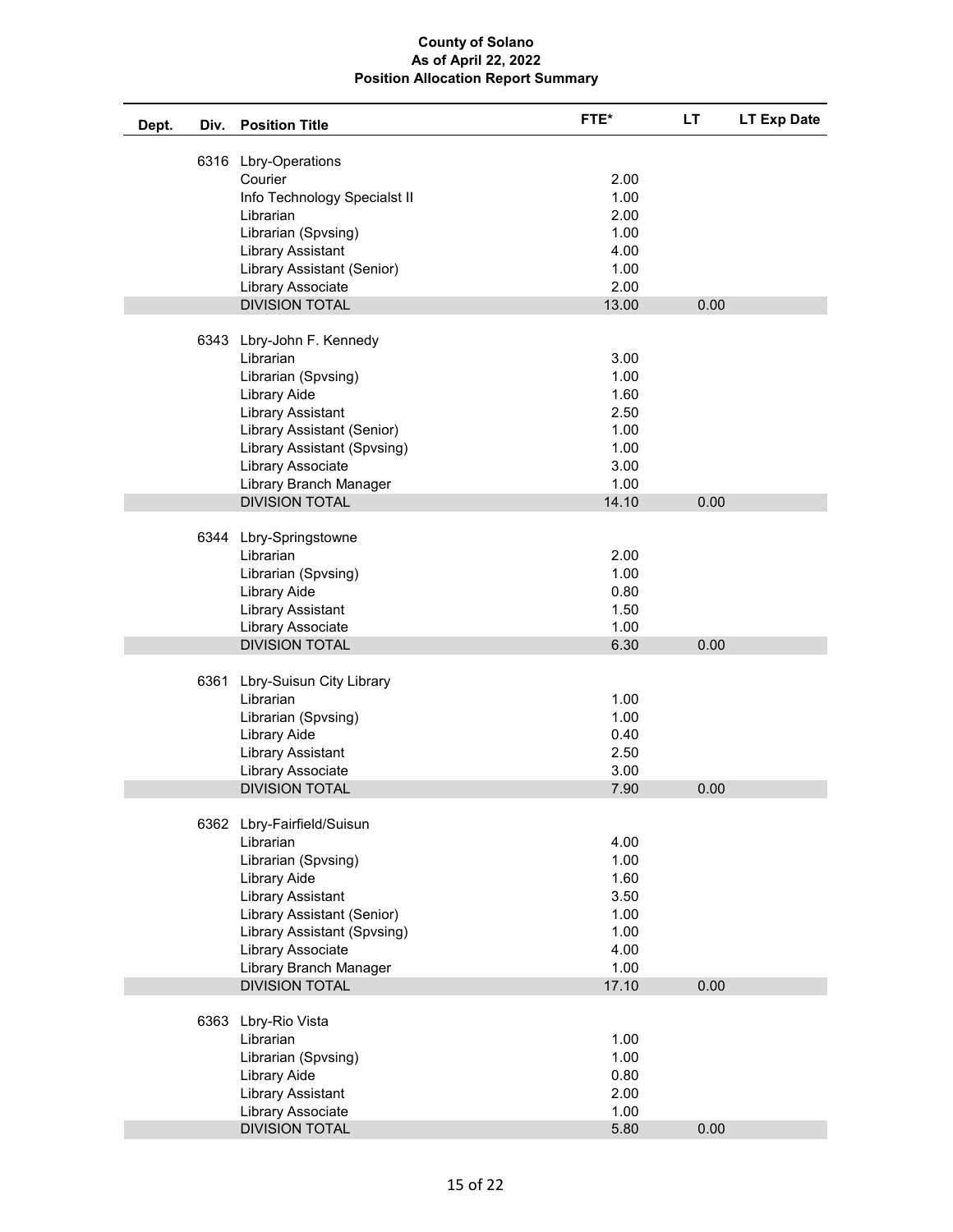| Dept. | Div. | <b>Position Title</b>                                             | FTE*          | <b>LT</b> | LT Exp Date |
|-------|------|-------------------------------------------------------------------|---------------|-----------|-------------|
|       |      |                                                                   |               |           |             |
|       |      | 6364 Lbry-Fairfield Cordelia Lib<br>Librarian                     | 2.00          |           |             |
|       |      | Librarian (Spvsing)                                               | 1.00          |           |             |
|       |      | Library Aide                                                      | 0.40          |           |             |
|       |      | <b>Library Assistant</b>                                          | 2.50          |           |             |
|       |      | Library Associate                                                 | 3.00          |           |             |
|       |      | <b>DIVISION TOTAL</b>                                             | 8.90          | 0.00      |             |
|       |      |                                                                   |               |           |             |
|       |      | 6365 Lbry-Dixon Pub Lib                                           |               |           |             |
|       |      | Librarian                                                         | 1.625         |           |             |
|       |      | Librarian (Spvsing)                                               | 1.00          |           |             |
|       |      | Library Aide                                                      | 0.40          |           |             |
|       |      | <b>Library Assistant</b>                                          | 2.80          |           |             |
|       |      | Library Associate                                                 | 2.00          |           |             |
|       |      | <b>DIVISION TOTAL</b>                                             | 7.825         | 0.00      |             |
|       |      | 6367 Lbry-Vacaville Library Service                               |               |           |             |
|       |      | Librarian                                                         | 3.00          |           |             |
|       |      | Librarian (Spvsing)                                               | 1.00          |           |             |
|       |      | Library Aide                                                      | 1.60          |           |             |
|       |      | <b>Library Assistant</b>                                          | 3.50          |           |             |
|       |      | Library Assistant (Senior)                                        | 1.00          |           |             |
|       |      | Library Assistant (Spvsing)                                       | 1.00          |           |             |
|       |      | Library Associate                                                 | 3.00          |           |             |
|       |      | Library Branch Manager                                            | 1.00          |           |             |
|       |      | <b>DIVISION TOTAL</b>                                             | 15.10         | 0.00      |             |
|       |      |                                                                   |               |           |             |
|       |      | 6368 Lbry-Vcvlle Pub Lib-Townsquare                               |               |           |             |
|       |      | Librarian                                                         | 2.00          |           |             |
|       |      | Librarian (Spvsing)                                               | 1.00          |           |             |
|       |      | Library Aide                                                      | 0.40          |           |             |
|       |      | <b>Library Assistant</b>                                          | 2.50          |           |             |
|       |      | Library Associate<br><b>DIVISION TOTAL</b>                        | 3.00          |           |             |
|       |      |                                                                   | 8.90          | 0.00      |             |
|       |      | <b>DEPARTMENT TOTAL</b>                                           | 129.225       | 0.00      |             |
|       |      |                                                                   |               |           |             |
| 6650  |      | <b>PROBATION DEPT</b>                                             |               |           |             |
|       |      | 6651 Probation-Juvenile Hall Svcs                                 |               |           |             |
|       |      | Accounting Technician                                             | 1.00          |           |             |
|       |      | <b>Administrative Secretary</b>                                   | 1.00          |           |             |
|       |      | Asst Super of Juv Detention Facility TBD*                         | 1.00          |           |             |
|       |      | <b>Juvenile Correction Couns</b><br>Juvenile Correction Couns(Sr) | 50.00<br>7.00 |           |             |
|       |      | Juvenile Correction Couns (Spv)                                   | 5.00          |           |             |
|       |      | <b>Probation Division Chief TBD</b>                               | 1.00          |           |             |
|       |      | <b>Probation Services Manager</b>                                 | 2.00          |           |             |
|       |      | Social Services Worker                                            | 1.00          |           |             |
|       |      | Super of Juv Detention Facilty                                    | 1.00          |           |             |
|       |      | Super of Juv Detention Facilty*                                   | (1.00)        |           |             |
|       |      | <b>DIVISION TOTAL</b>                                             | 69.00         | 0.00      |             |
|       |      | *Position to be reclassified upon HR determination                |               |           |             |
|       |      |                                                                   |               |           |             |
|       |      | 6652 Probation-Administration Div                                 |               |           |             |
|       |      | Accountant                                                        | 1.00          |           |             |
|       |      | <b>Accounting Clerk III</b>                                       | 1.00          |           |             |
|       |      | Accounting Technician                                             | 1.00          |           |             |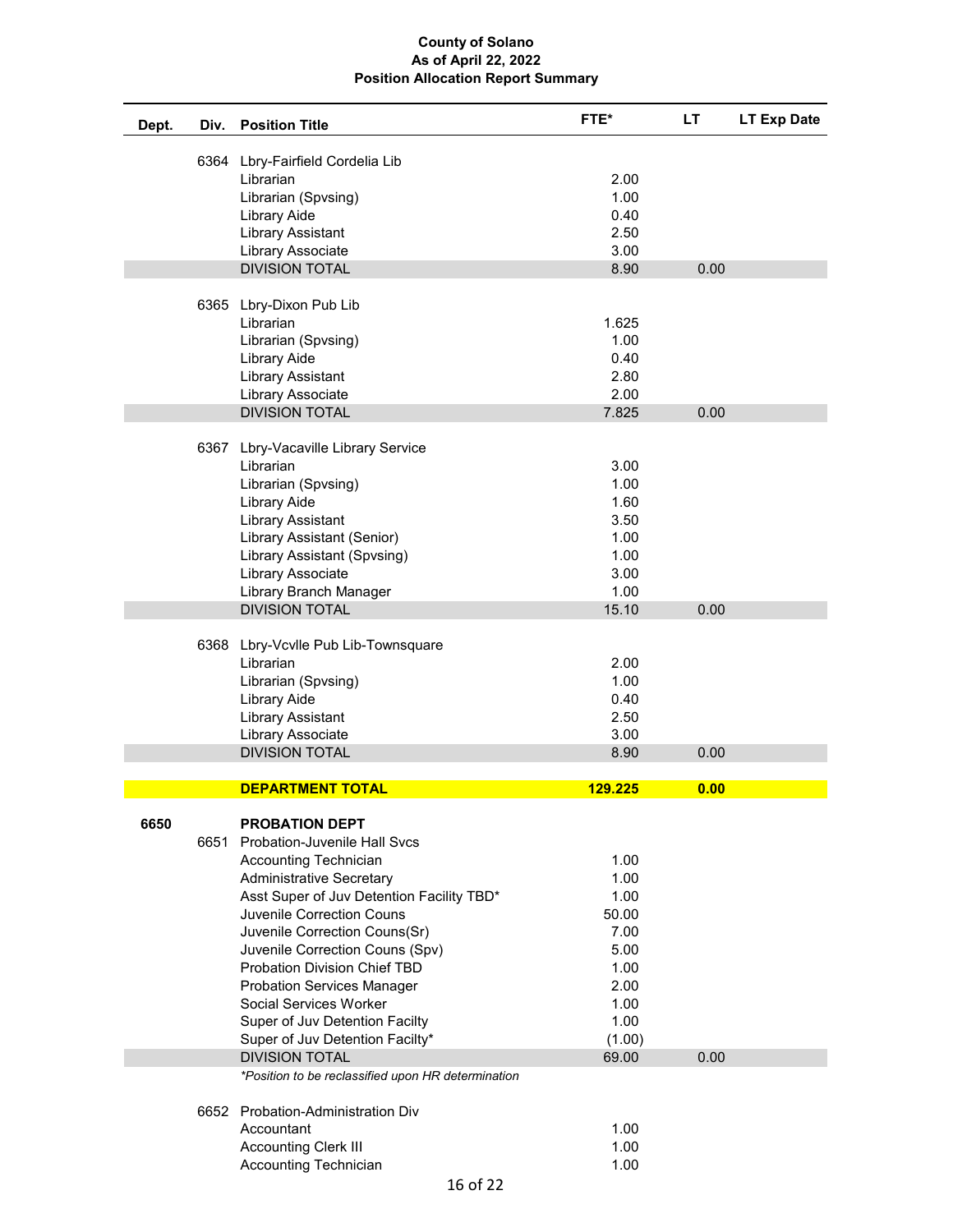| Div.<br>Dept. | <b>Position Title</b>                              | FTE*   | LT.  | <b>LT Exp Date</b> |
|---------------|----------------------------------------------------|--------|------|--------------------|
|               | Admin Services Manager                             | 1.00   |      |                    |
|               | Admin Svcs Mgr/Dep Dir of Admin Svcs TBD           | 1.00   |      |                    |
|               | Asst Director of Probation                         | 1.00   |      |                    |
|               | <b>Clerical Operations Manager</b>                 | 1.00   |      |                    |
|               | <b>Collections Officer</b>                         | 1.00   |      |                    |
|               | Dep Director of Probation                          | 1.00   |      |                    |
|               | Dep Director of Probation *                        | (1.00) |      |                    |
|               | Director of Probation                              | 1.00   |      |                    |
|               | <b>Office Assistant III</b>                        | 1.00   |      |                    |
|               | <b>Office Coordinator</b>                          | 2.00   |      |                    |
|               | Probation Division Chief TBD*                      | 1.00   |      |                    |
|               | <b>Staff Analyst</b>                               | 2.00   |      |                    |
|               | Staff Analyst (Senior)                             | 1.00   |      |                    |
|               | <b>DIVISION TOTAL</b>                              | 16.00  | 0.00 |                    |
|               | *Position to be reclassified upon HR determination |        |      |                    |
|               |                                                    |        |      |                    |
|               | 6653 Probation-Adult                               |        |      |                    |
|               | Administrative Secretary (C)                       | 1.00   |      |                    |
|               | <b>Clerical Operations Supv</b>                    | 1.00   |      |                    |
|               | Dep Probation Officer                              | 46.50  | 1.00 | 9/30/2023          |
|               | Dep Probation Officer (Senior)                     | 12.00  | 1.00 | 9/30/2023          |
|               |                                                    | 10.00  |      |                    |
|               | Dep Probation Officer (Spvsing)                    |        |      |                    |
|               | Legal Procedures Clerk                             | 11.50  |      |                    |
|               | Legal Procedures Clerk (Senior)                    | 2.00   |      |                    |
|               | Mental Health Clinician (Lic)                      | 2.00   |      |                    |
|               | <b>Office Assistant II</b>                         | 2.00   |      |                    |
|               | <b>Probation Services Manager</b>                  | 2.00   |      |                    |
|               | Project Manager                                    | 1.00   |      |                    |
|               | QA & Implementation Analyst                        | 1.00   |      |                    |
|               | Social Services Manager                            | 1.00   |      |                    |
|               | Social Services Worker                             | 4.00   | 1.00 | 6/30/2023          |
|               | Social Worker II                                   | 2.00   |      |                    |
|               | <b>DIVISION TOTAL</b>                              | 99.00  | 3.00 |                    |
|               | 6654 Probation-Juvenile                            |        |      |                    |
|               |                                                    |        |      |                    |
|               | <b>Clerical Operations Supv</b>                    | 1.00   |      |                    |
|               | Dep Probation Officer                              | 12.00  |      |                    |
|               | Dep Probation Officer (Senior)                     | 9.00   |      |                    |
|               | Dep Probation Officer (Spvsing)                    | 6.00   |      |                    |
|               | Juvenile Correction Couns                          | 1.00   |      |                    |
|               | Juvenile Correction Couns (Spv)                    | 1.00   |      |                    |
|               | Legal Procedures Clerk                             | 7.00   |      |                    |
|               | Legal Procedures Clerk (Senior)                    | 1.00   |      |                    |
|               | <b>Office Assistant II</b>                         | 2.00   |      |                    |
|               | <b>Probation Services Manager</b>                  | 1.00   |      |                    |
|               | QA & Implementation Analyst                        | 1.00   |      |                    |
|               | Social Worker III                                  | 1.00   |      |                    |
|               | <b>DIVISION TOTAL</b>                              | 43.00  | 0.00 |                    |
|               | <b>DEPARTMENT TOTAL</b>                            | 227.00 | 3.00 |                    |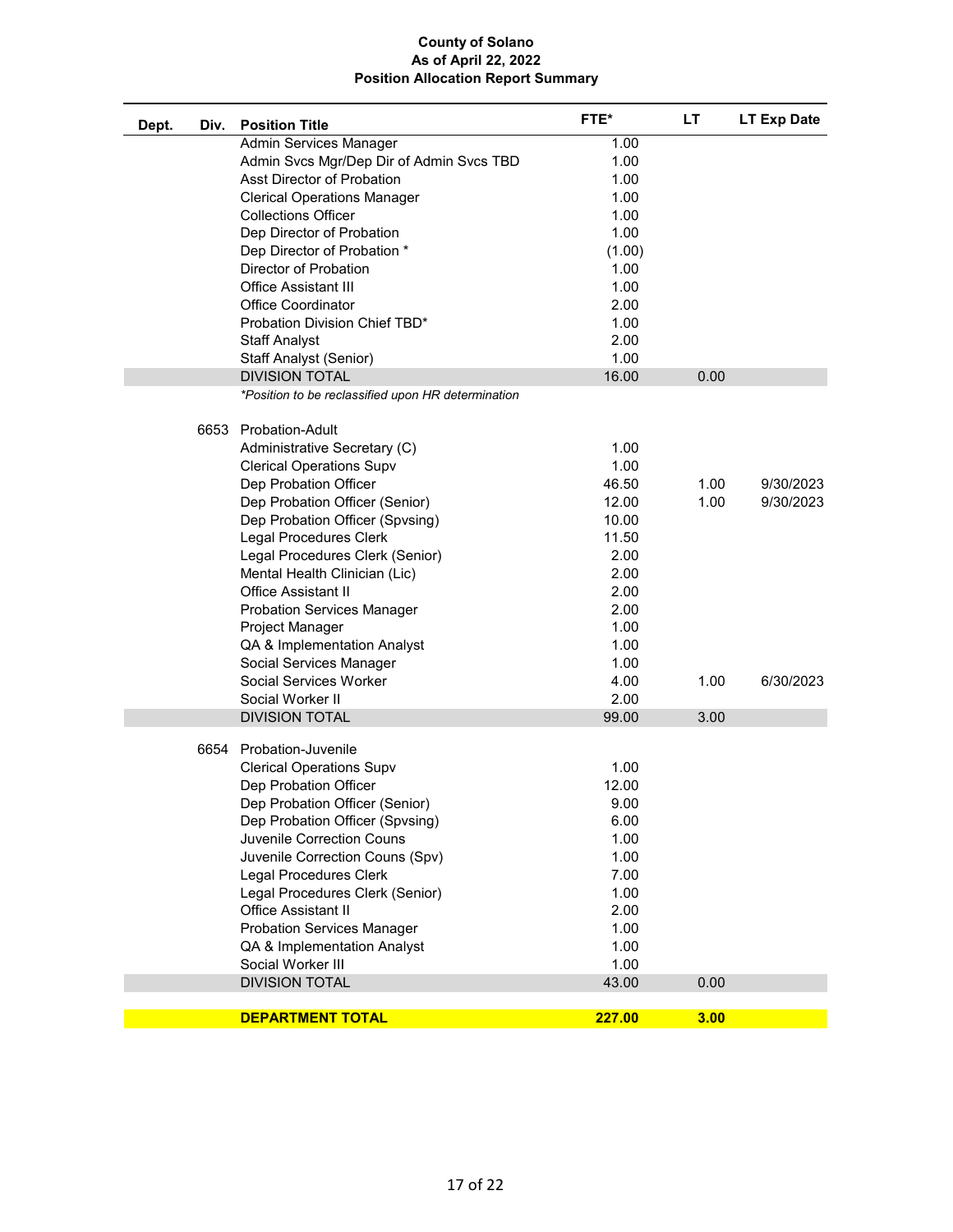| Dept. | Div. | <b>Position Title</b>                 | FTE*  | LT   | <b>LT Exp Date</b> |
|-------|------|---------------------------------------|-------|------|--------------------|
| 6530  |      | <b>PUBLIC DEFENDER DEPT</b>           |       |      |                    |
|       |      | 6531 Pub Dfndr-Operations             |       |      |                    |
|       |      | Administrative Secretary (C)          | 1.00  |      |                    |
|       |      | Chief Deputy Public Defender          | 2.00  |      |                    |
|       |      | Chief Public Defender Investig        | 1.00  |      |                    |
|       |      | <b>Clerical Operations Supv</b>       | 1.00  |      |                    |
|       |      | Dep Public Defender IV                | 29.00 | 1.00 | 6/30/2023          |
|       |      | Dep Public Defender V                 | 5.00  |      |                    |
|       |      | Dep Public Defender (Spvsing) TBD     | 2.00  |      |                    |
|       |      | <b>Investigative Assistant</b>        | 1.00  |      |                    |
|       |      | Legal Secretary                       | 7.00  |      |                    |
|       |      | Legal Secretary (Senior)              | 3.00  |      |                    |
|       |      |                                       |       |      | 6/30/2023          |
|       |      | <b>Office Assistant II</b>            | 5.00  | 2.00 | 6/30/2023          |
|       |      | <b>Process Server</b>                 | 1.00  | 1.00 | 6/30/2023          |
|       |      | Public Defender                       | 1.00  |      |                    |
|       |      | Public Defender Investigator          | 6.00  |      |                    |
|       |      | Social Worker III                     | 1.00  |      |                    |
|       |      | <b>Staff Analyst</b>                  | 1.00  |      |                    |
|       |      | <b>DIVISION TOTAL</b>                 | 67.00 | 4.00 |                    |
|       |      |                                       |       |      |                    |
|       |      | 6532 Pub Dfndr-Vallejo                |       |      |                    |
|       |      |                                       |       |      | 3/1/2023           |
|       |      | Dep Public Defender IV                | 2.00  | 2.00 | 5/31/2023          |
|       |      | Paralegal                             | 1.00  | 1.00 | 5/31/2023          |
|       |      | <b>DIVISION TOTAL</b>                 | 3.00  | 3.00 |                    |
|       |      |                                       |       |      |                    |
|       |      | 6534 Pub Dfndr-Realignment            |       |      |                    |
|       |      | Dep Public Defender IV                | 2.00  |      |                    |
|       |      | Legal Secretary                       | 1.00  |      |                    |
|       |      | Paralegal                             | 1.00  |      |                    |
|       |      | Social Worker III                     | 1.00  |      |                    |
|       |      | <b>DIVISION TOTAL</b>                 | 5.00  | 0.00 |                    |
|       |      |                                       |       |      |                    |
| 6540  | 6541 | <b>PUBLIC DEFENDER - ALT DEFENDER</b> |       |      |                    |
|       |      | Chief Deputy Public Defender          | 1.00  |      |                    |
|       |      | Dep Public Defender IV                | 10.00 |      |                    |
|       |      | Dep Public Defender V                 | 2.00  |      |                    |
|       |      | Legal Secretary                       | 2.50  |      |                    |
|       |      | Legal Secretary (Senior)              | 1.00  |      |                    |
|       |      | <b>Office Assistant II</b>            | 1.00  | 1.00 | 6/30/2023          |
|       |      | Office Supervisor                     | 1.00  |      |                    |
|       |      | Paralegal                             | 1.50  | 1.00 | 5/31/2023          |
|       |      | Process Server                        | 1.00  |      |                    |
|       |      | Public Defender Investigator          | 2.00  |      |                    |
|       |      | Social Worker II                      | 1.00  |      |                    |
|       |      | <b>DIVISION TOTAL</b>                 | 24.00 | 2.00 |                    |
|       |      | <b>DEPARTMENT TOTAL</b>               | 99.00 | 9.00 |                    |
|       |      |                                       |       |      |                    |
| 1450  | 1451 | <b>RES MGMT - DELTA WATER ACT DIV</b> |       |      |                    |
|       |      | <b>Hydro-Geological Analyst</b>       | 1.00  |      |                    |
|       |      | Water & Nat Resources Prog Mgr        | 1.00  |      |                    |
|       |      | <b>DIVISION TOTAL</b>                 | 2.00  | 0.00 |                    |
|       |      |                                       |       |      |                    |
|       |      | <b>DEPARTMENT TOTAL</b>               | 2.00  | 0.00 |                    |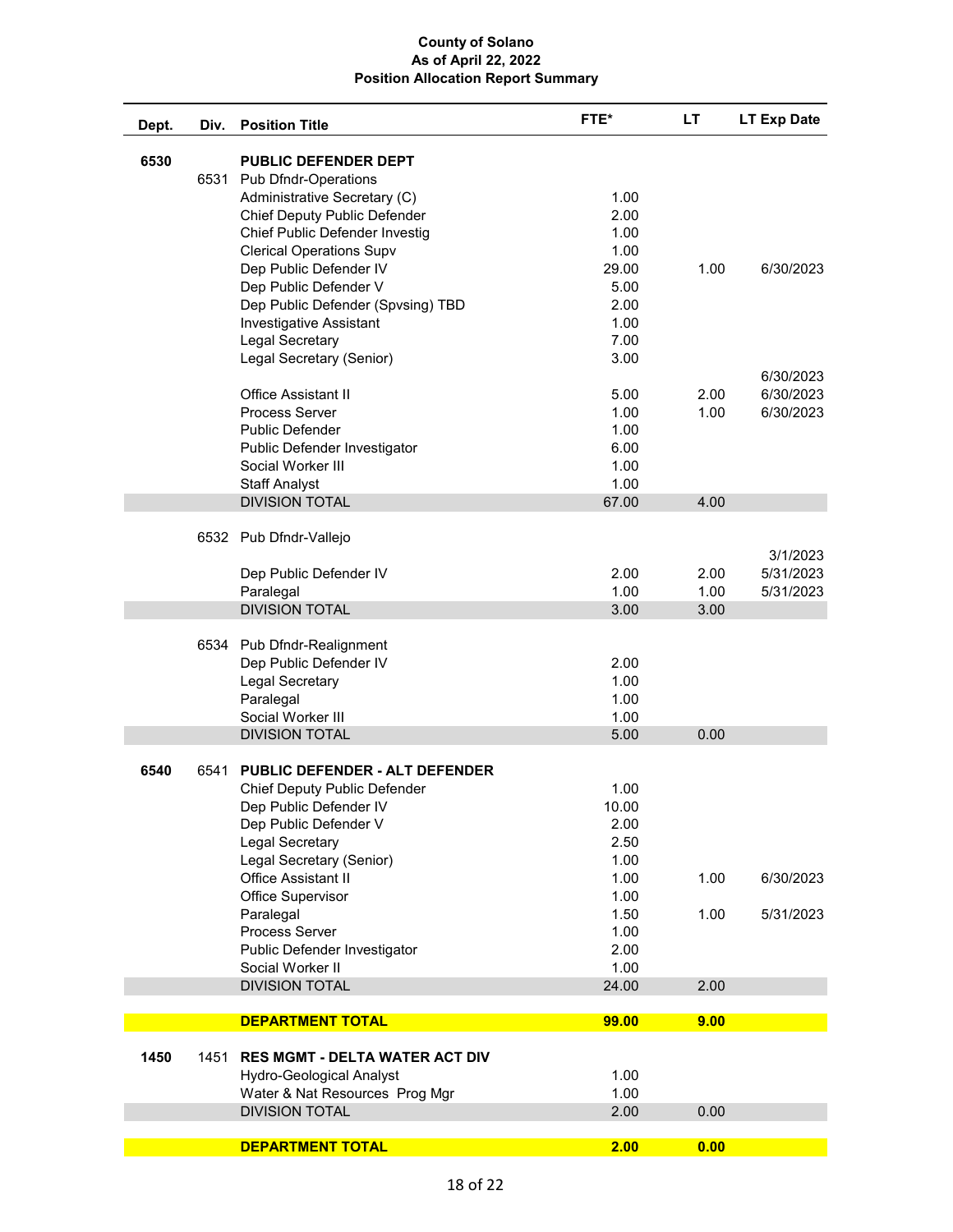| Dept. | Div. | <b>Position Title</b>                                                                                                                                                                                                                                                                                                                                      | FTE*                                                                          | <b>LT</b> | <b>LT Exp Date</b> |
|-------|------|------------------------------------------------------------------------------------------------------------------------------------------------------------------------------------------------------------------------------------------------------------------------------------------------------------------------------------------------------------|-------------------------------------------------------------------------------|-----------|--------------------|
| 3010  |      | <b>RES MGMT-PUBLIC WORKS</b><br>3015 RMPW-Engineering Svcs<br><b>Civil Engineer</b><br>Civil Engineer (Senior)<br><b>County Surveyor</b><br><b>Engineer Assistant</b><br><b>Engineering Manager</b><br><b>Engineering Services Supv</b><br><b>Engineering Technician</b><br>Engineering Technician (Senior)<br>Survey Party Chief<br><b>DIVISION TOTAL</b> | 2.00<br>3.00<br>1.00<br>1.00<br>1.00<br>1.00<br>6.00<br>5.00<br>1.00<br>21.00 | 0.00      |                    |
|       |      | 3016 RMPW-Operation Road Svcs<br><b>Office Coordinator</b><br>Public Works Maint Wkr (Senior)<br>Public Works Maintenance Supv<br>Public Works Maintenance Wkr<br><b>Public Works Operations Mgr</b><br><b>DIVISION TOTAL</b>                                                                                                                              | 1.00<br>10.00<br>5.00<br>28.00<br>1.00<br>45.00                               | 0.00      |                    |
|       | 3017 | <b>RMPW-Admin Svcs</b><br>Accountant<br><b>Accounting Technician</b><br>Admin Services Manager<br><b>Clerical Operations Supv</b><br><b>Office Assistant III</b><br><b>DIVISION TOTAL</b>                                                                                                                                                                  | 1.00<br>1.00<br>1.00<br>1.00<br>1.00<br>5.00                                  | 0.00      |                    |
|       |      |                                                                                                                                                                                                                                                                                                                                                            |                                                                               |           |                    |
|       |      | <b>DEPARTMENT TOTAL</b>                                                                                                                                                                                                                                                                                                                                    | 71.00                                                                         | 0.00      |                    |
| 2910  | 2911 | <b>RESOURCE MANAGEMENT</b><br>Res Mgmt - Direct<br>Accounting Technician<br>Asst Director Resources Mgmt<br>Director of Resources Mgmt<br>Office Assistant II<br><b>Office Assistant III</b><br><b>DIVISION TOTAL</b>                                                                                                                                      | 1.00<br>1.00<br>1.00<br>3.00<br>1.00<br>7.00                                  | 0.00      |                    |
|       | 2913 | 2912 Res Mgmt - Lan Use Adm<br><b>Administrative Secretary</b><br>Planner (Principal)<br>Planner (Senior)<br><b>Planner Associate</b><br>Planning Program Manager<br>Planning Technician<br><b>DIVISION TOTAL</b><br>Res Mgmt - Int Wast Mgmt Plng                                                                                                         | 1.00<br>3.00<br>2.00<br>2.00<br>1.00<br>1.00<br>10.00                         | 0.00      |                    |
|       |      | Planner (Senior)<br><b>DIVISION TOTAL</b>                                                                                                                                                                                                                                                                                                                  | 1.00<br>1.00                                                                  | 0.00      |                    |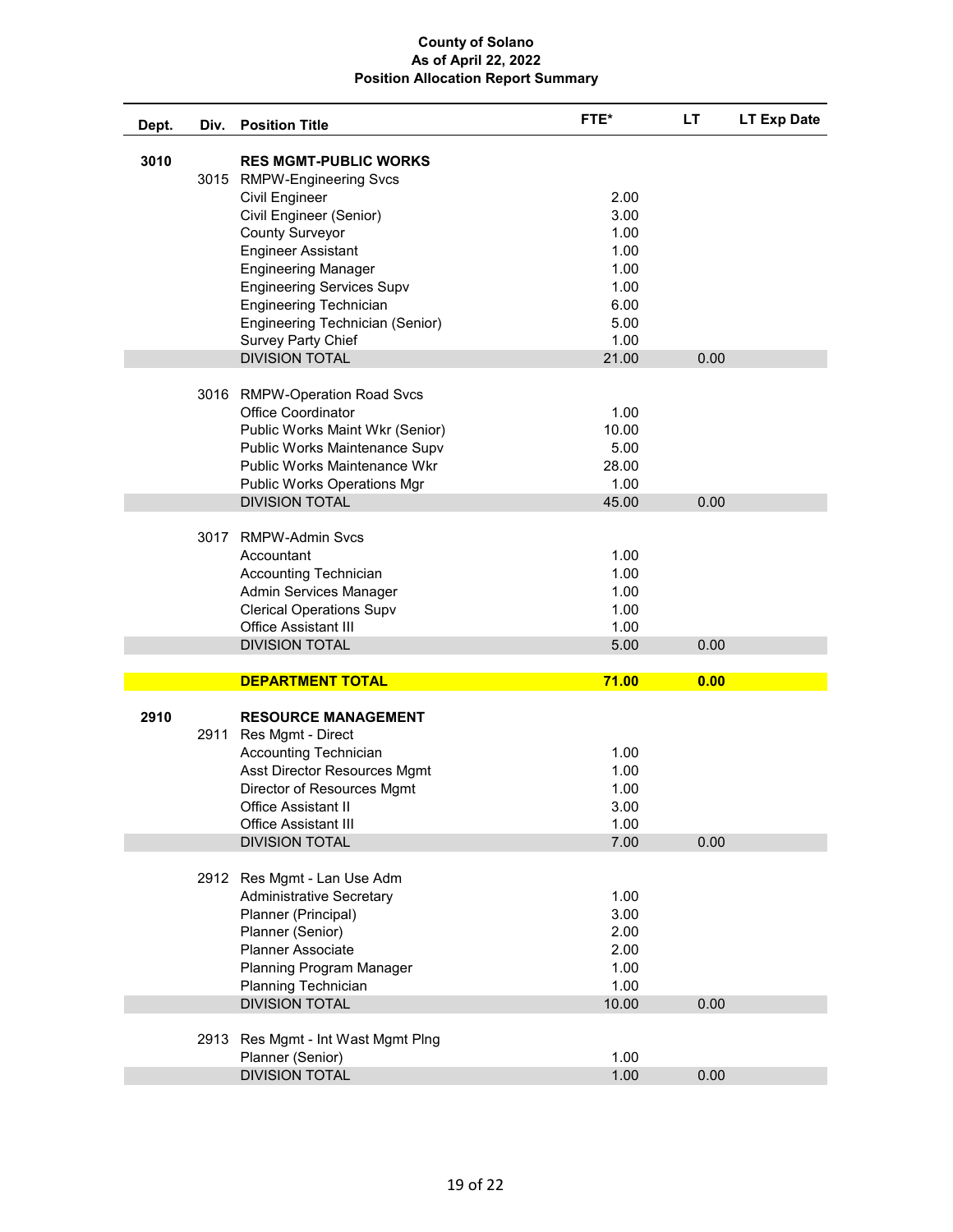| Dept. | Div. | <b>Position Title</b>                 | FTE*  | <b>LT</b> | LT Exp Date |
|-------|------|---------------------------------------|-------|-----------|-------------|
|       |      | 2916 Res Mgmt - Building Inspection   |       |           |             |
|       |      | <b>Building Inspector (Senior)</b>    | 1.00  |           |             |
|       |      | <b>Building Inspector II</b>          | 2.00  |           |             |
|       |      | <b>Building Official</b>              | 1.00  |           |             |
|       |      | <b>Building Permits Technician II</b> | 2.00  | 1.00      | 6/30/2023   |
|       |      | Civil Engineer - Plan Check           | 1.00  |           |             |
|       |      | Code Compliance Officer               | 3.00  |           |             |
|       |      | <b>DIVISION TOTAL</b>                 | 10.00 | 1.00      |             |
|       | 2917 | Res Mgmt - Health Svcs                |       |           |             |
|       |      | <b>Accounting Clerk II</b>            | 1.00  |           |             |
|       |      | Civil Engineer (Senior)               | 1.00  |           |             |
|       |      | Environmental Health Mgr              | 1.00  |           |             |
|       |      | Environmental Hlth Spec (Sr)          | 5.00  |           |             |
|       |      | Environmental Hlth Spec (Journ)       | 10.00 |           |             |
|       |      | <b>Environmental Hith Supv</b>        | 2.00  |           |             |
|       |      | Geologist                             | 1.00  |           |             |
|       |      | <b>DIVISION TOTAL</b>                 | 21.00 | 0.00      |             |
|       | 2918 | Res Mgmt - Comp Haz Mat Insp          |       |           |             |
|       |      | Hazardous Material Spec (Spvng)       | 1.00  |           |             |
|       |      | Hazardous Materials Spec (Sr)         | 6.00  |           |             |
|       |      | <b>DIVISION TOTAL</b>                 | 7.00  | 0.00      |             |
| 7000  |      | <b>RES MGMT-PARKS &amp; REC</b>       |       |           |             |
|       |      | Park Ranger                           | 2.00  |           |             |
|       |      | Park Ranger Assistant                 | 3.00  |           |             |
|       |      | Park Ranger Supervisor                | 1.00  |           |             |
|       |      | Parks Services Manager                | 1.00  |           |             |
|       |      | <b>DIVISION TOTAL</b>                 | 7.00  | 0.00      |             |
|       |      |                                       |       |           |             |
|       |      | <b>DEPARTMENT TOTAL</b>               | 63.00 | 1.00      |             |
| 6550  |      | <b>SHERIFF'S OFFICE DEPT</b>          |       |           |             |
|       | 2850 | <b>Sheriff-Animal Care Svcs</b>       |       |           |             |
|       |      | Animal Care Manager                   | 1.00  |           |             |
|       |      | Animal Care Outreach & Vol Coord      | 1.00  |           |             |
|       |      | <b>Animal Care Specialist</b>         | 9.00  | 1.00      | 6/30/2023   |
|       |      | Animal Care Specialist (Lead)         | 1.00  |           |             |
|       |      | Animal Care Supv & Vet Tech           | 1.00  |           |             |
|       |      | <b>Animal Control Officer</b>         | 5.00  |           |             |
|       |      | Animal Control Officer (Sr)           | 1.00  |           |             |
|       |      | <b>Clerical Operations Supv</b>       | 1.00  |           |             |
|       |      | <b>Office Assistant II</b>            | 3.00  |           |             |
|       |      | Veterinary Technician (Reg)           | 3.00  |           |             |
|       |      | <b>DIVISION TOTAL</b>                 | 26.00 | 1.00      |             |
|       | 4050 | Sheriff - Special Revenue Fund        |       |           |             |
|       |      | Dep Sheriff                           | 2.00  |           |             |
|       |      | <b>DIVISION TOTAL</b>                 | 2.00  | 0.00      |             |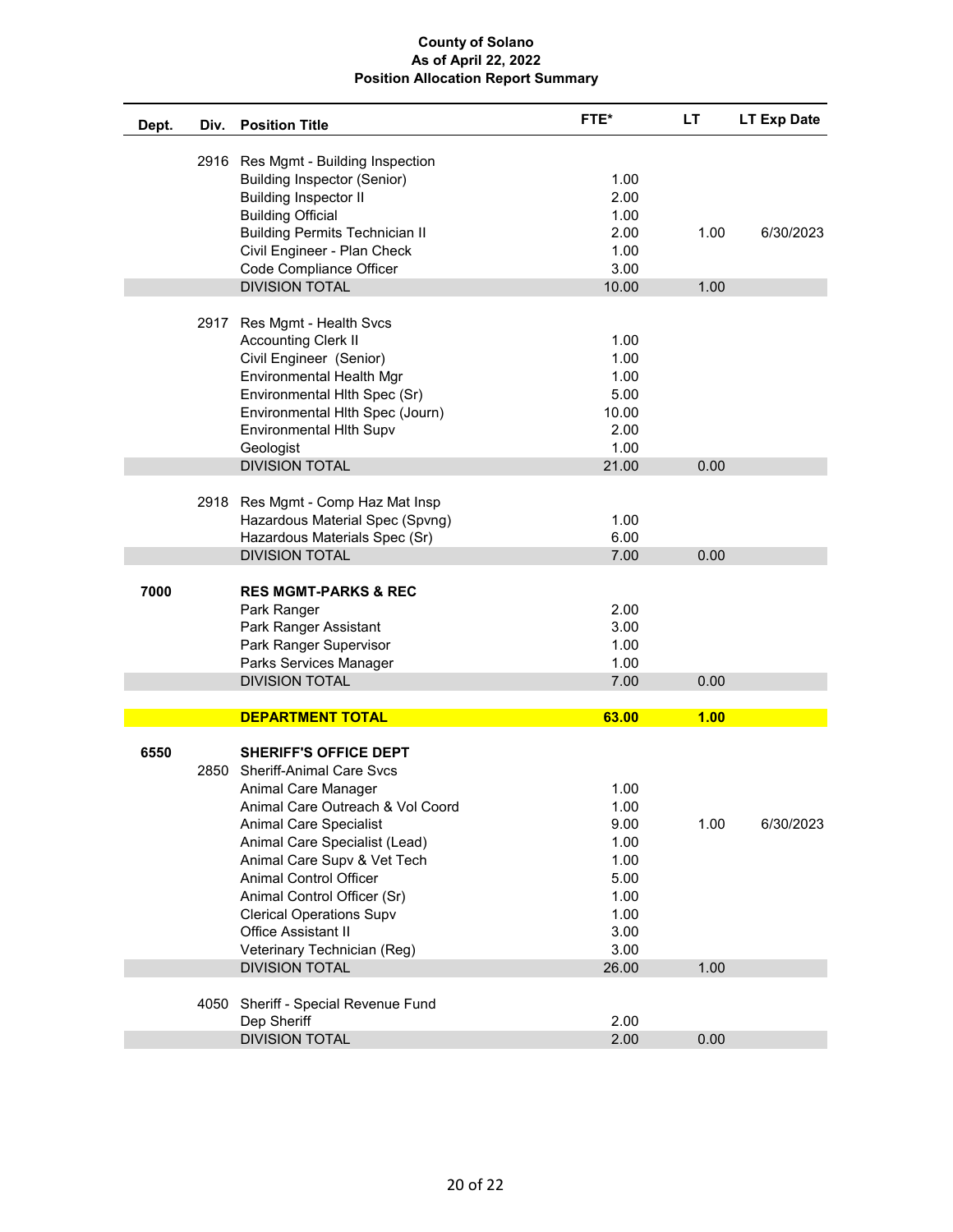| Dept. | Div. | <b>Position Title</b>                   | FTE*   | LT   | LT Exp Date |
|-------|------|-----------------------------------------|--------|------|-------------|
|       | 6551 | <b>Sheriff-Support Services Div</b>     |        |      |             |
|       |      | Accountant                              | 2.00   |      |             |
|       |      | <b>Accounting Supervisor</b>            | 1.00   |      |             |
|       |      | <b>Accounting Technician</b>            | 6.00   |      |             |
|       |      | Admin Services Manager                  | 1.00   |      |             |
|       |      | <b>Administrative Secretary</b>         | 2.00   |      |             |
|       |      | Administrative Secretary (C)            | 1.00   |      |             |
|       |      | Captain - Sheriff                       | 1.00   |      |             |
|       |      | <b>Clerical Operations Supv</b>         | 1.00   |      |             |
|       |      | <b>Correctional Officer</b>             | 2.00   |      |             |
|       |      | <b>Custody Sergeant</b>                 | 1.00   |      |             |
|       |      | Dep Sheriff                             | 7.00   |      |             |
|       |      | <b>Director of Admin Services</b>       | 1.00   |      |             |
|       |      | Evidence Technician                     | 2.00   |      |             |
|       |      | <b>Health Services Manager</b>          | 1.00   |      |             |
|       |      | Identification Bureau Spvsr             | 1.00   |      |             |
|       |      | Latent Fingerprint Examiner             | 2.00   |      |             |
|       |      | Legal Procedures Clerk                  | 17.00  |      |             |
|       |      | Legal Procedures Clerk (Senior)         | 3.00   |      |             |
|       |      | Lieutenant-Sheriff                      | 2.00   |      |             |
|       |      | <b>Office Assistant II</b>              | 2.00   |      |             |
|       |      | <b>Office Assistant III</b>             | 2.00   |      |             |
|       |      | Office Supervisor                       | 3.00   |      |             |
|       |      | Project Manager                         | 1.00   |      |             |
|       |      | Sergeant-Sheriff                        | 5.00   |      |             |
|       |      | Sheriff's Security Officer (Sr)         | 1.00   |      |             |
|       |      | Sheriff/Coroner/Pub Admin (E)           | 1.00   |      |             |
|       |      | Sheriff's Forens & Rcrds Svcs Mgr       | 1.00   |      |             |
|       |      | <b>Staff Analyst</b>                    | 2.00   |      |             |
|       |      | Staff Analyst (Senior)                  | 1.00   |      |             |
|       |      | Undersheriff                            | 1.00   |      |             |
|       |      | <b>DIVISION TOTAL</b>                   | 74.00  | 0.00 |             |
|       | 6552 | Sheriff-Operations Div                  |        |      |             |
|       |      | <b>Building Trades Mechanic</b>         | 3.00   |      |             |
|       |      | Captain-Sheriff                         | 2.00   |      |             |
|       |      | Coordinator-Progrms/Emerg Svcs          | 1.00   |      |             |
|       |      | Coroner Forensic Technician             | 2.00   |      |             |
|       |      | <b>Correctional Officer</b>             | 245.00 |      |             |
|       |      | Courier                                 | 1.00   |      |             |
|       |      | <b>Custody Lieutenant</b>               | 4.00   |      |             |
|       |      |                                         |        |      | 6/30/2022   |
|       |      | <b>Custody Sergeant</b>                 | 29.00  | 2.00 | 7/7/2022    |
|       |      | Dep Sheriff                             | 96.00  |      |             |
|       |      | Dispatch Center Manager                 | 1.00   |      |             |
|       |      | <b>Emergency Services Manager</b>       | 1.00   |      |             |
|       |      | <b>Emergency Services Technician</b>    | 1.00   |      |             |
|       |      | <b>Emergency Svcs Coordinator II</b>    | 1.00   |      |             |
|       |      | <b>Facilities Operations Supervisor</b> | 1.00   |      |             |
|       |      | <b>Food Service Coordinator</b>         | 1.00   |      |             |
|       |      | <b>Laundry Coordinator</b>              | 1.00   |      |             |
|       |      | Lieutenant-Sheriff                      | 5.00   |      |             |
|       |      | Mental Health Specialist II             | 1.00   | 1.00 | 6/30/2023   |
|       |      | Office Aide                             | 1.00   |      |             |
|       |      | Office Assistant II                     | 4.00   |      |             |
|       |      | <b>Office Assistant III</b>             | 3.00   |      |             |
|       |      | Public Safety Dispatcher (Sr)           | 16.00  |      |             |
|       |      |                                         |        |      |             |